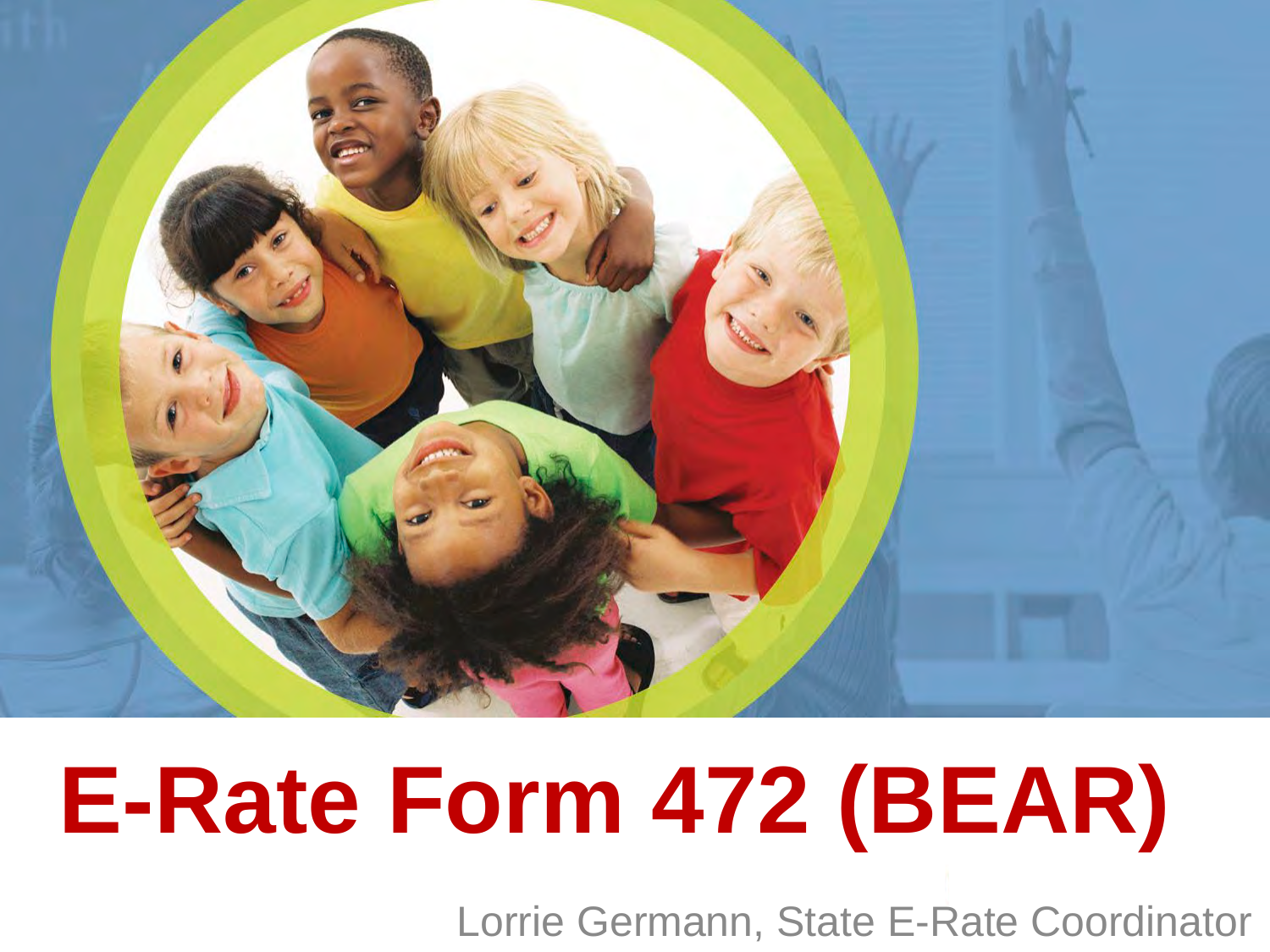### **FCC Form 472 - Invoicing**

### **FCC Form 472: Billed Entity Applicant Reimbursement**

- Purpose of FCC Form 472 (BEAR)
	- Applicants file to request reimbursement for the discount amount on eligible services that have already been billed by the service provider and paid in full by the applicant to the service provider

### • Recent Changes

- Service Provider certification not required
- May require some information during invoice review
- Applicants paid directly via electronic transfer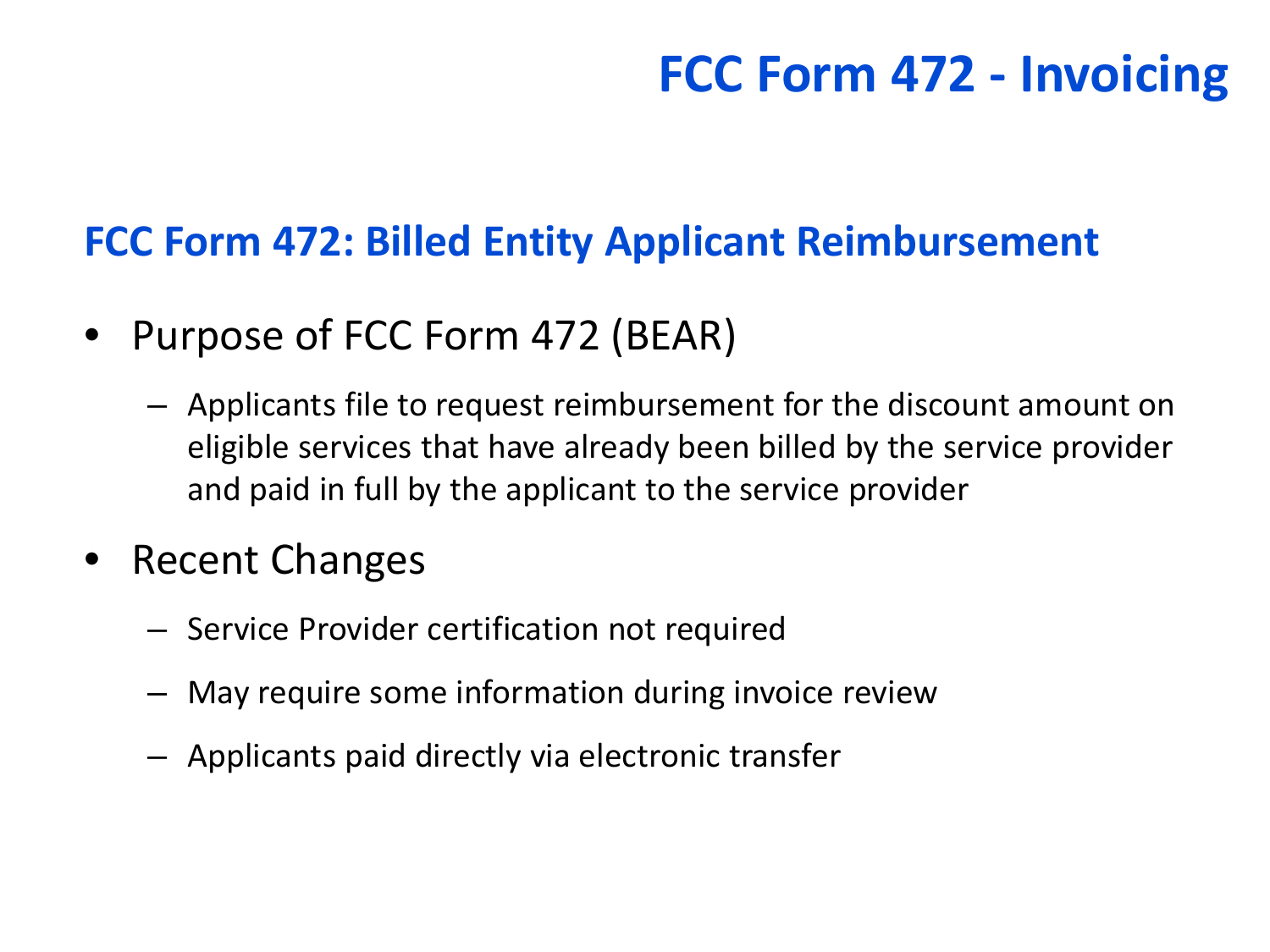#### **Direct Payment**

- BEAR payments only via an electronic transfer to the applicant
- Billed Entities will be paid directly to the bank account listed on the Form 498
	- **If there have been any changes to the bank account, be sure to modify/correct your existing Form 498 prior to filing the BEAR.**
- BEAR Notification Letters still issued
- Remittance Statement sent to General Financial Contact when paid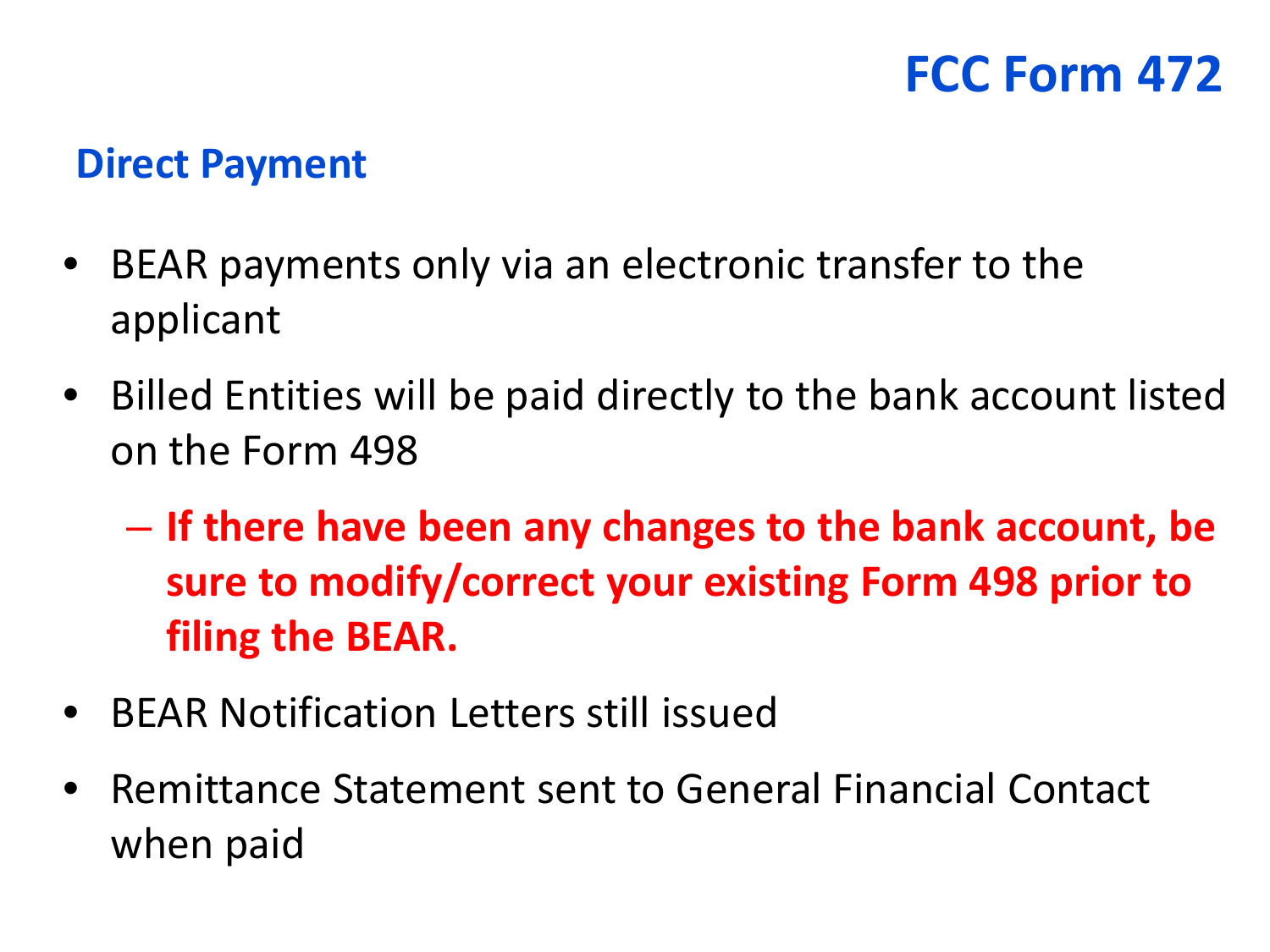### **Before You Begin**

#### **ALL of the following conditions must occur before the applicant prepares and submits an FCC Form 472 to USAC:**

- The applicant receives a Funding Commitment Decision Letter (FCDL) from USAC which approves discounts for services; AND
- The applicant is already receiving or has received these services and has already paid the full cost of the services, including the price of the discounts; AND
- The applicant has filed an FCC Form 486, Receipt of Service Confirmation and Children's Internet Protection Act Certification Form; AND
- The applicant has filed an FCC Form 498, Service Provider and Billed Entity Identification Number and General Contact Information Form, to provide banking information; AND
- The service provider has filed an FCC Form 473, Service Provider Annual Certification Form.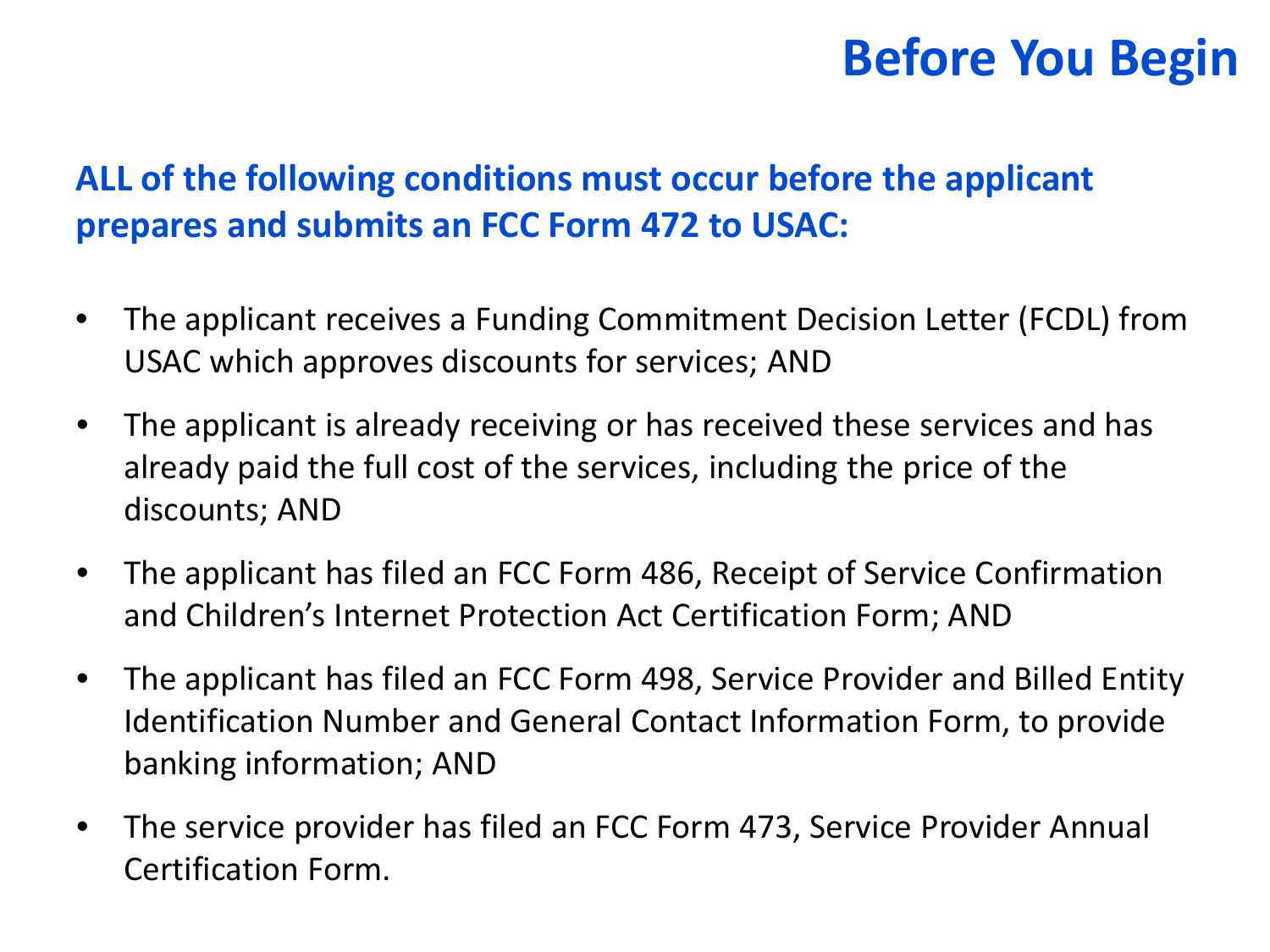### **How Many FCC Forms 472 Should You File**

- You must submit a separate FCC Form 472 for each service provider with a separate Service Provider Identification Number (SPIN) whose services you have already received and paid for since your actual service start date.
- Your FCC Form 472 should contain information for each and every one of the FRNs for services delivered under that SPIN AND for which you have received your FCDL.
- You may submit the FCC Form 472 once a year for reimbursement of the discounts for services delivered during the entire year, or you may file more frequently (e.g., quarterly, bimonthly, monthly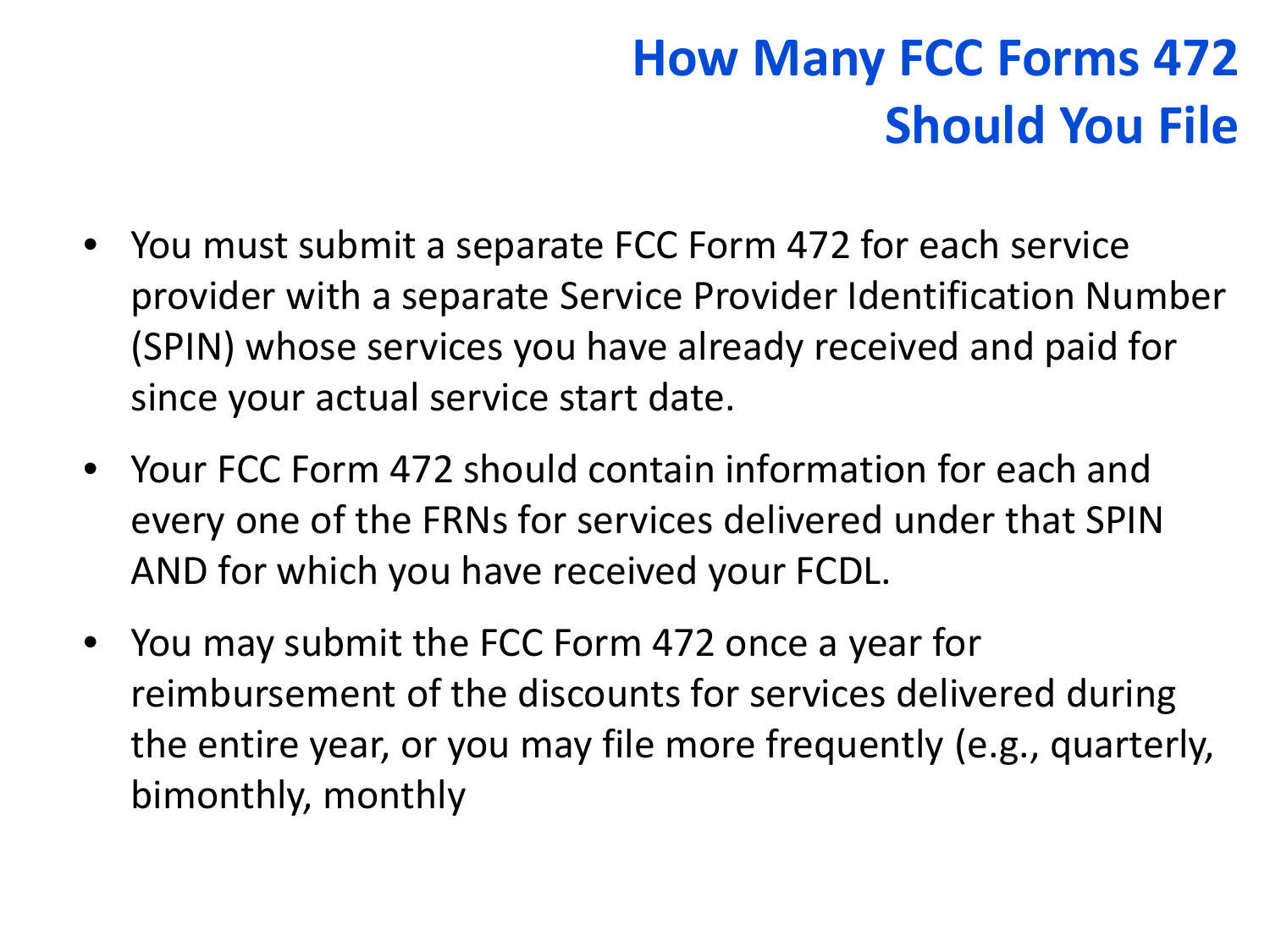### **Deadline to File**

- The FCC Form 472 deadline is 120 days after the last day to receive service or 120 days after the date of the FCC Form 486 Notification Letter, whichever is later.
- For most applicants, the invoice deadline for recurring services is 120 days after June 30<sup>th,</sup> which is October 28th.
- For most applicants, the invoice deadline for nonrecurring services is 120 days after September 30, the last day to deliver non-recurring services, or January 28<sup>th</sup>.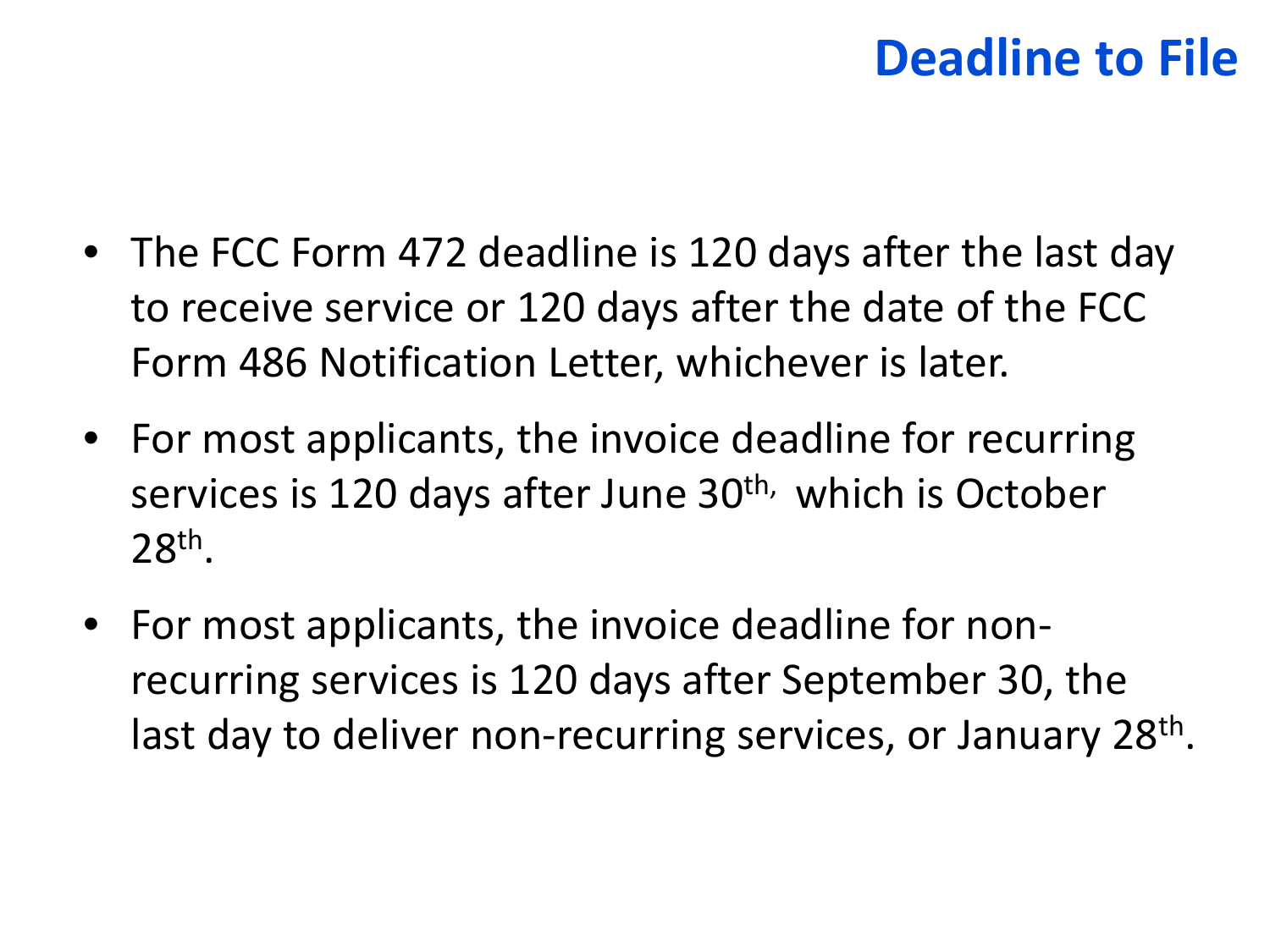### **Extension to File**

- USAC can grant one 120-day extension of the invoice deadline. Either the Billed Entity or Service Provider must request the extension on or before the invoice deadline.
	- For example, if your deadline is October 28, you must submit your request on or before October 28.
- [You can request an extension using the](https://portal.usac.org/suite/tempo/records/item/lYBDUvg2DtnG8p1r6dDkTVfs7HcdVWZ-z0lFPZtEylj6-9vpnR6Xk0nsE1YaykWomTCde1gVUrWZyFh5QdVKmzfHA4Lj_L7MsRPIpSNEc8ydbi_JsJB8g/view/actions/iwBDUvg2DtnG8p1r-VSmDJ8hm_lFkFtKBDvDEGDmQicKONFJYH6NY31fg3UgA) **Invoice Deadline Date Extension Request** within EPC.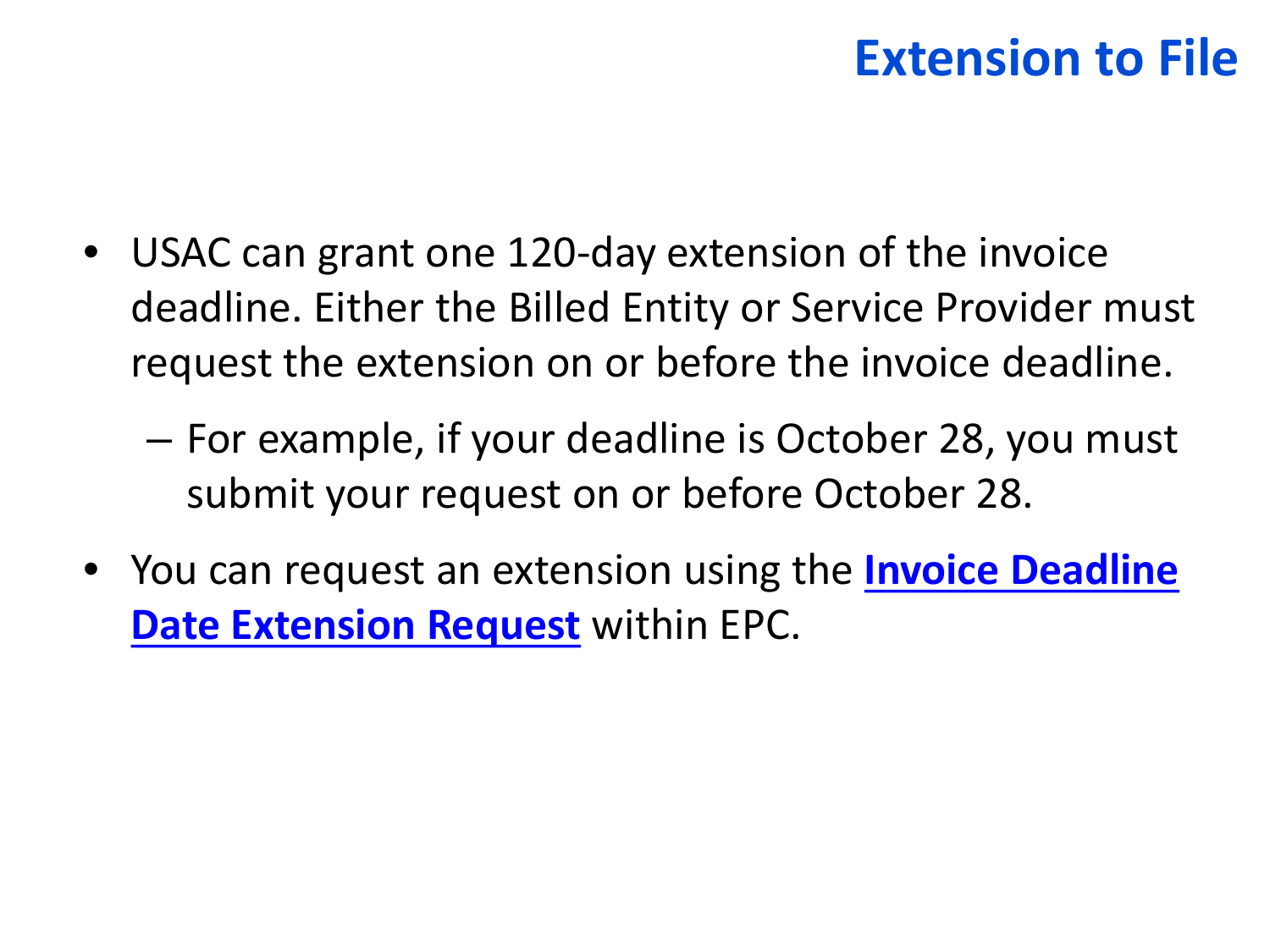### **Getting Access**

- You must request access to the FCC Form 472 (BEAR) by submitting a customer service case in EPC
- Request must provide the following information via USAC's BEAR Access Template:
	- BEN, Billed Entity Name, Full Name, Employer Name, Date of Request
	- Street Address, City, State, Zip Code, Zip+4
	- Email address
	- Note: Must be a user on the Billed Entity's profile. If not, contact the Account Administrator for the BEN to be added as a user
	- For instructions and the BEAR Access Template, go to <https://www.usac.org/e-rate/resources/forms/bear-form-access/>
- Case will be updated, and you'll be notified when access has been granted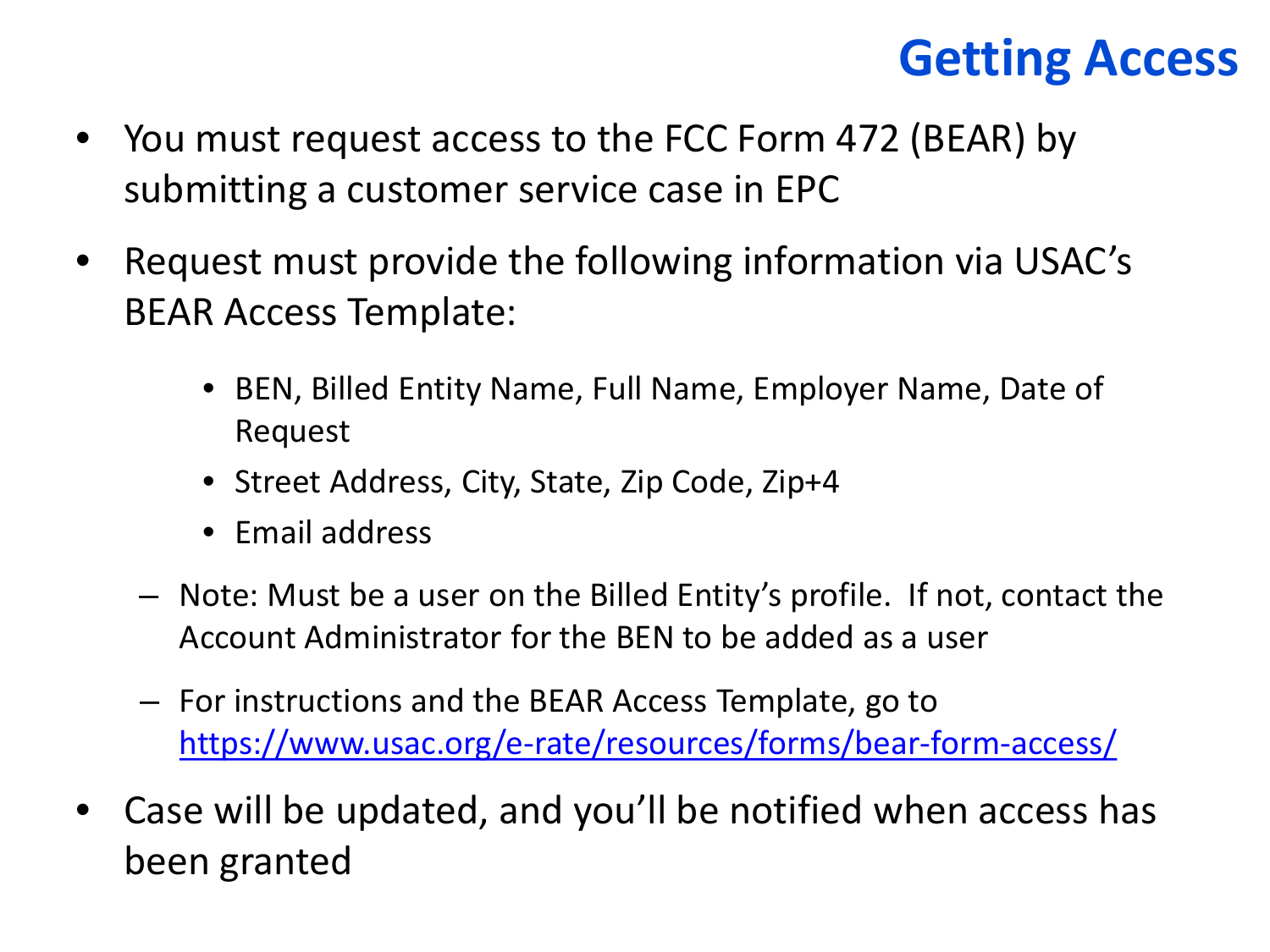#### **FCC Form 472 Applicant Process**

- Provide service provider identification number (SPIN)
- Provide FCC Form 471 Application Number, Funding Request Numbers, Dates, Amounts for that SPIN
- Review, certify, and submit information
	- Again, no service provider certification required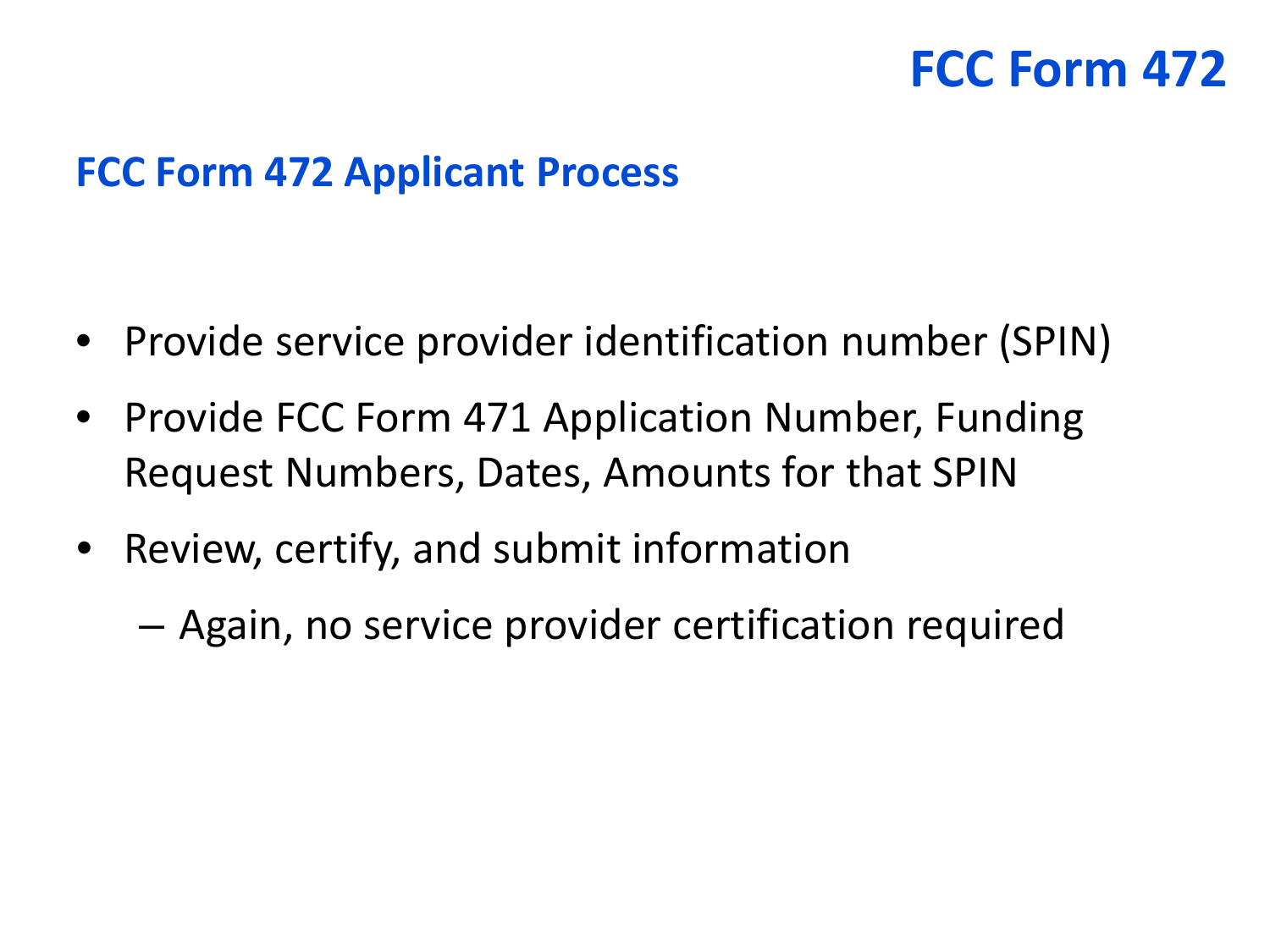### **Filing the ECF Form 471**

| Subscribe Payments Open Data                                                                |                                                                                                                                 |                                                                                                                                                                                                                                                                                                                                                                                                                                                                                                                                                                              |
|---------------------------------------------------------------------------------------------|---------------------------------------------------------------------------------------------------------------------------------|------------------------------------------------------------------------------------------------------------------------------------------------------------------------------------------------------------------------------------------------------------------------------------------------------------------------------------------------------------------------------------------------------------------------------------------------------------------------------------------------------------------------------------------------------------------------------|
| High Cost $\vee$<br>Service Providers V<br><b>Dashboard</b><br>(i)                          |                                                                                                                                 |                                                                                                                                                                                                                                                                                                                                                                                                                                                                                                                                                                              |
| Upcoming Dates                                                                              | <b>Schools and Libraries</b>                                                                                                    |                                                                                                                                                                                                                                                                                                                                                                                                                                                                                                                                                                              |
| <b>FY2022 FCC</b><br>07/01<br><b>Form 470</b><br><b>Becomes</b><br>2021<br><b>Available</b> | E-rate Productivity Center to manage program processes, receive<br>notifications and to contact customer service.               |                                                                                                                                                                                                                                                                                                                                                                                                                                                                                                                                                                              |
|                                                                                             | FCC Form 472 (BEAR) - Applicants file an FCC Form 472 (Billed Entity<br>applicant has received and paid for in full.            |                                                                                                                                                                                                                                                                                                                                                                                                                                                                                                                                                                              |
|                                                                                             | Emergency Connectivity Fund (ECF) - Emergency Connectivity Fund<br>and review notifications regarding their program activities. |                                                                                                                                                                                                                                                                                                                                                                                                                                                                                                                                                                              |
|                                                                                             |                                                                                                                                 | In accordance with the Supply Chain orders, new certifications have been added to the following forms: RHC - FCC Form 463 an<br>and High Cost & Lifeline - FCC Form 481. Service providers are required to submit these annual certifications. For additional info<br>E-rate Productivity Center (EPC) - E-rate Program participants use the<br>Applicant Reimbursement (BEAR) Form) to request reimbursement from<br>USAC for the discount amount of the eligible products or services that the<br>participants use the ECF Portal to submit applications for reimbursement |

Go to <https://www.usac.org/e-rate/> and click on "Sign In" and log into OnePortal. You should now see the **"FCC Form 472 (BEAR)"** option listed. Click to select.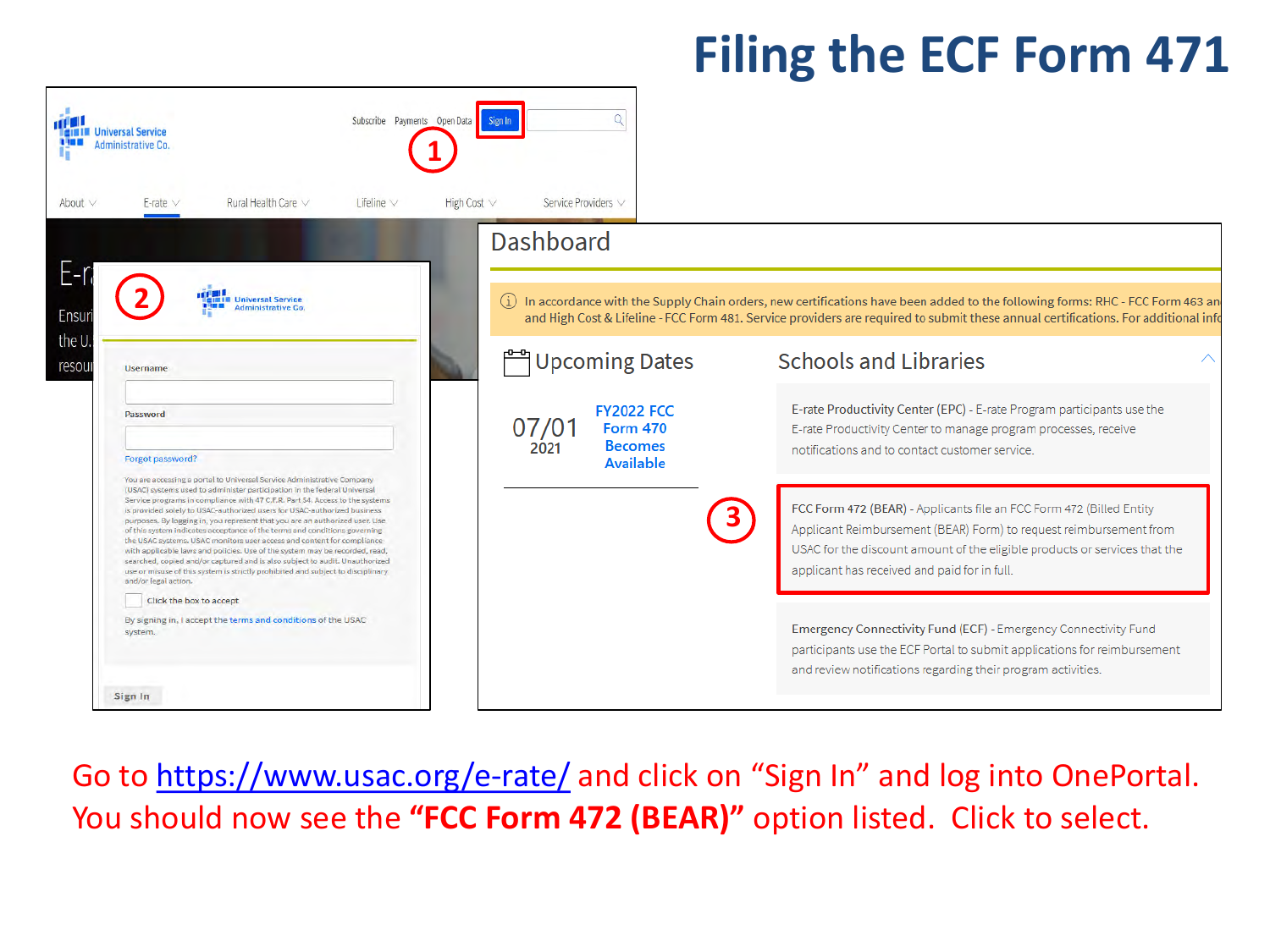### **FCC Form 472 – Login Screen**

- 1. Log in to the FCC Form 472.
- 2. Enter the following information:
	- **Billed Entity Number (BEN**) the Billed Entity Number of the entity filing the form
		- Click on "BEN Name" to verify it is correct

The following is no longer required:

- **PIN**  If you need to request a new PIN, submit a case in EPC
- **Email**  email address used when PIN was issued
- **Last Name**  your last name
- 3. Click **Login** to continue.

| Universal Service Administrative Company |  |
|------------------------------------------|--|
| Helping Keep Americans Connected         |  |
|                                          |  |
| <b>Applicant Login:</b>                  |  |
| BEN:                                     |  |
|                                          |  |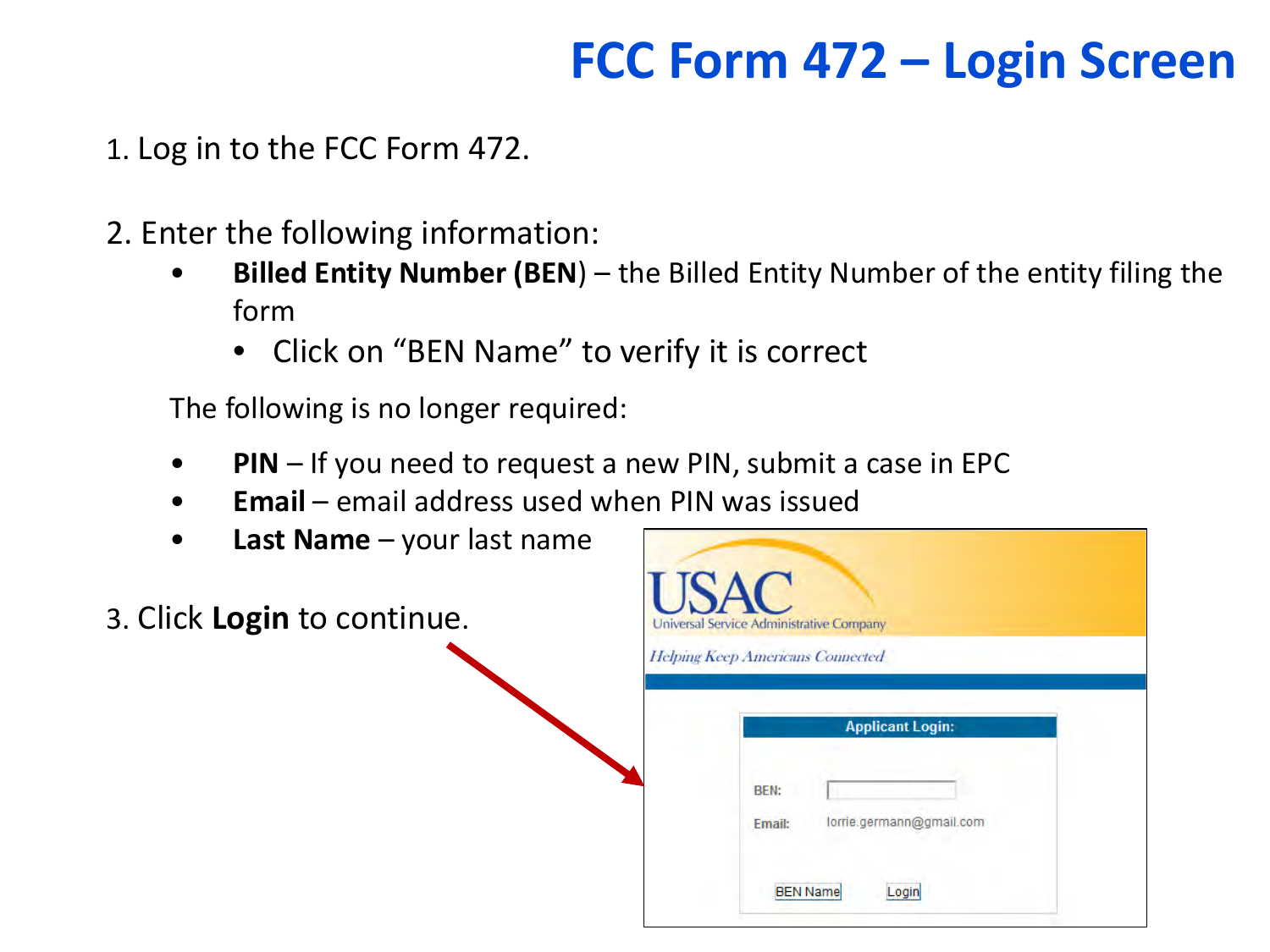### **Navigation Within the Form**

#### **Billed Entity Applicant Homepage**

Once you are logged in to the form, you will be taken to the Billed Entity Applicant Home Page, and will display a table with any **incomplete** invoices associated with your Personal Identification Number (PIN). You can click **Edit** to continue your form.

|                                   | Universal Service Administrative Company      |             |               |                                                                                                                                             |                                   |                     |      |
|-----------------------------------|-----------------------------------------------|-------------|---------------|---------------------------------------------------------------------------------------------------------------------------------------------|-----------------------------------|---------------------|------|
|                                   | <b>Helping Keep Americans Connected</b>       |             |               |                                                                                                                                             |                                   |                     |      |
|                                   |                                               |             |               |                                                                                                                                             |                                   |                     |      |
|                                   | <b>Billed Entity Applicant Home Page</b>      |             |               | <b>O</b> New BEAR Form <b>O</b> Track Form <b>O</b> Bulk Download <b>O</b> Terms and Conditions <b>O</b> Deadline Extension <b>O</b> Logout |                                   |                     |      |
| Home                              | Incomplete Invoices associated with this PIN: |             |               |                                                                                                                                             |                                   |                     |      |
| <b>BEAR:</b><br><b>Invoice ID</b> | <b>Applicant Form</b><br><b>Identifier</b>    | <b>SPIN</b> | <b>Status</b> | <b>Reimbursement</b><br><b>Amount</b>                                                                                                       | <b>Contact Name Authorized By</b> | <b>Date Created</b> | Edit |

If you click the **Invoice ID** link of an incomplete form, you can view the form, but you will not be able to edit it until you click the **Edit This Invoice** link that will be displayed at the top of the page.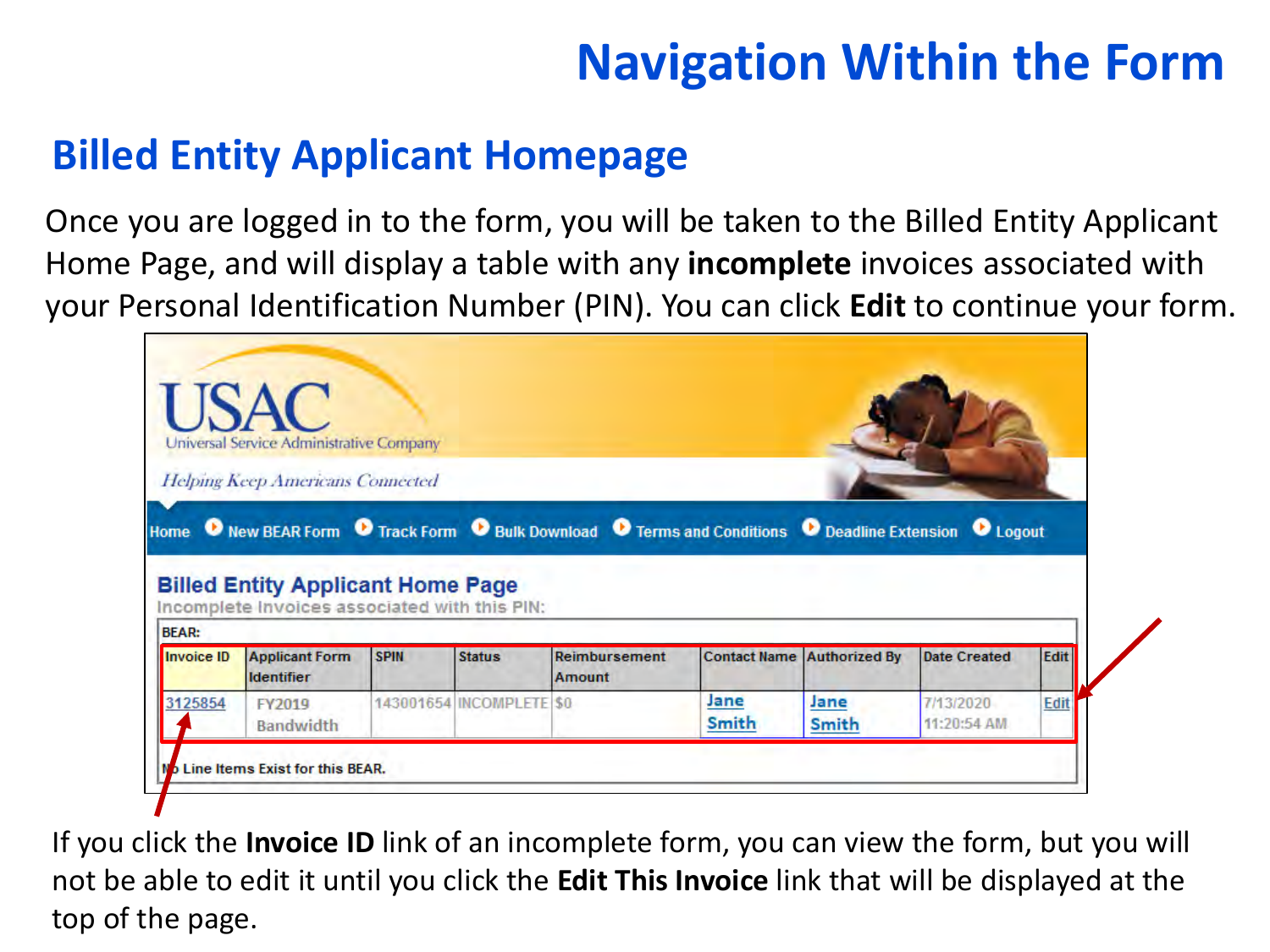### **BEAR Form Menu**

You can navigate to the various functions within the form by using the links in the blue menu at the top of the page.



- **New BEAR Form File a new form**
- **Track Form** View a certified form or continue an incomplete form
- **Bulk Download** Download information for external record keeping
- **Terms and Conditions** View the Applicant Terms and Conditions for filing online.
- **Deadline Extension** Request a 120-day extension of the deadline to submit invoices for an FRN.
- **Logout** Log out of the system.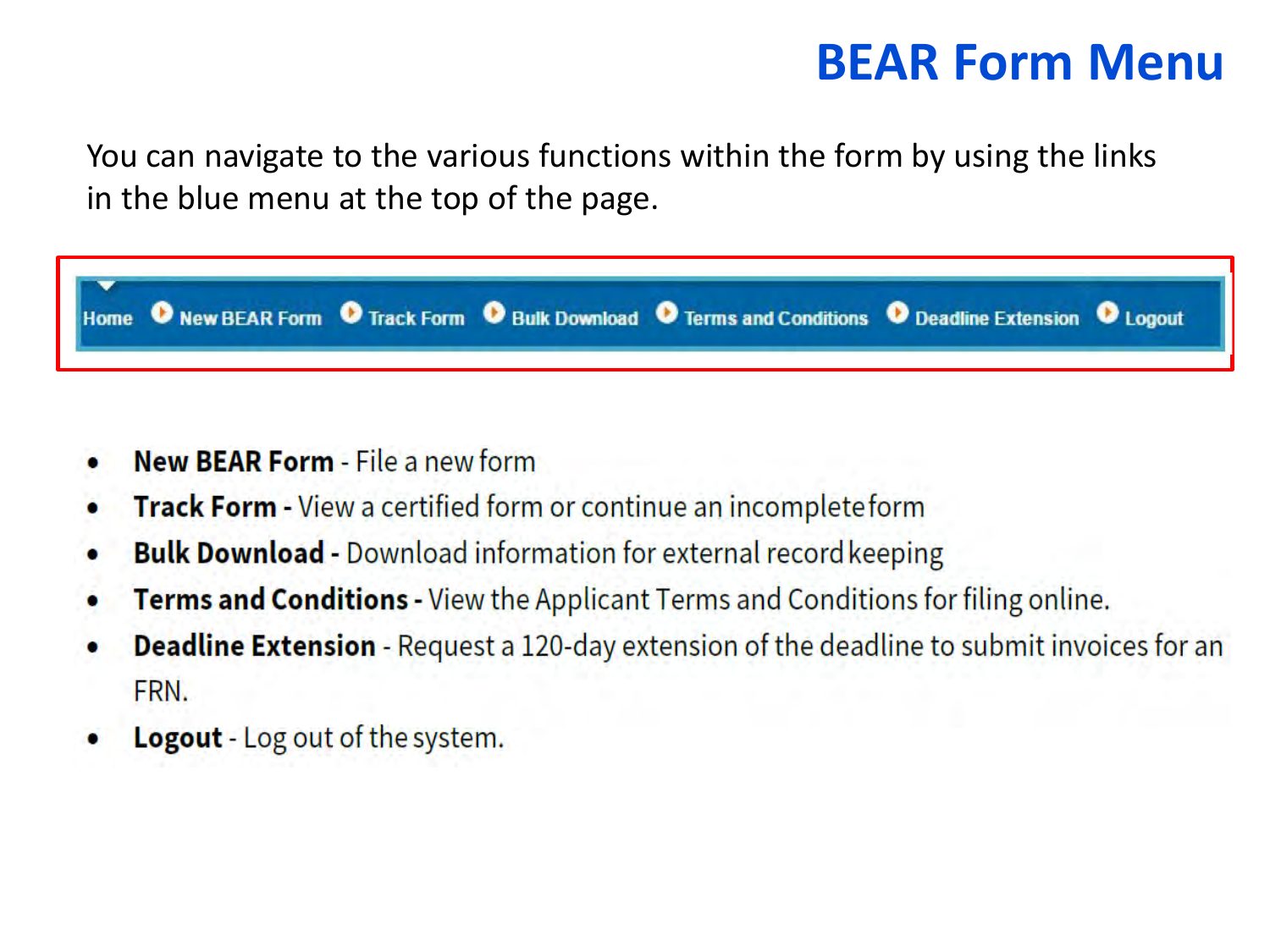## **Clear, Save, and Certify and Submit Buttons**

At the bottom of every screen, you are given three options. These will allow you to clear the information you entered, save the form, or certify and submit the form.

| currently valid OMB control number. | An agency may not conduct or sponsor, and a person is not required to respond to, a collection of information unless it displays a |
|-------------------------------------|------------------------------------------------------------------------------------------------------------------------------------|
| Certify and Submit                  |                                                                                                                                    |

- If you select **Clear** you will discard all of the information entered in the form. ۰
- If you select Save, you will save the information entered in the form. You can return to the ٠ form to complete it at a later time.
- If you select **Certify and Submit**, the form will be submitted to USAC.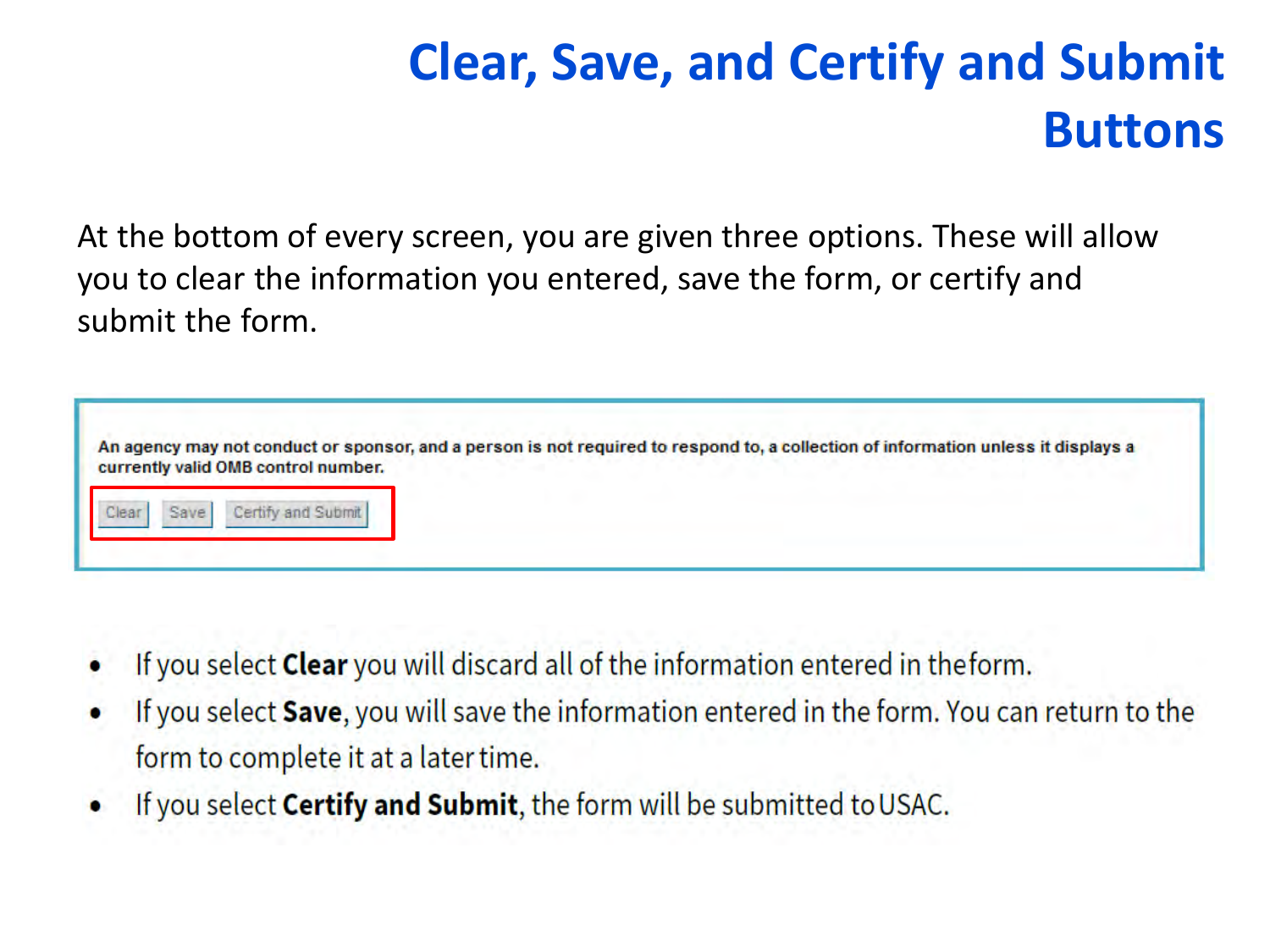### **Exiting the Form and Returning Later**

If, after completing part of your form, you want to save your work and return to it later, click the **Save** button at the bottom of the page.

An orange message will appear at the top of your form to let you know that your form has been saved.

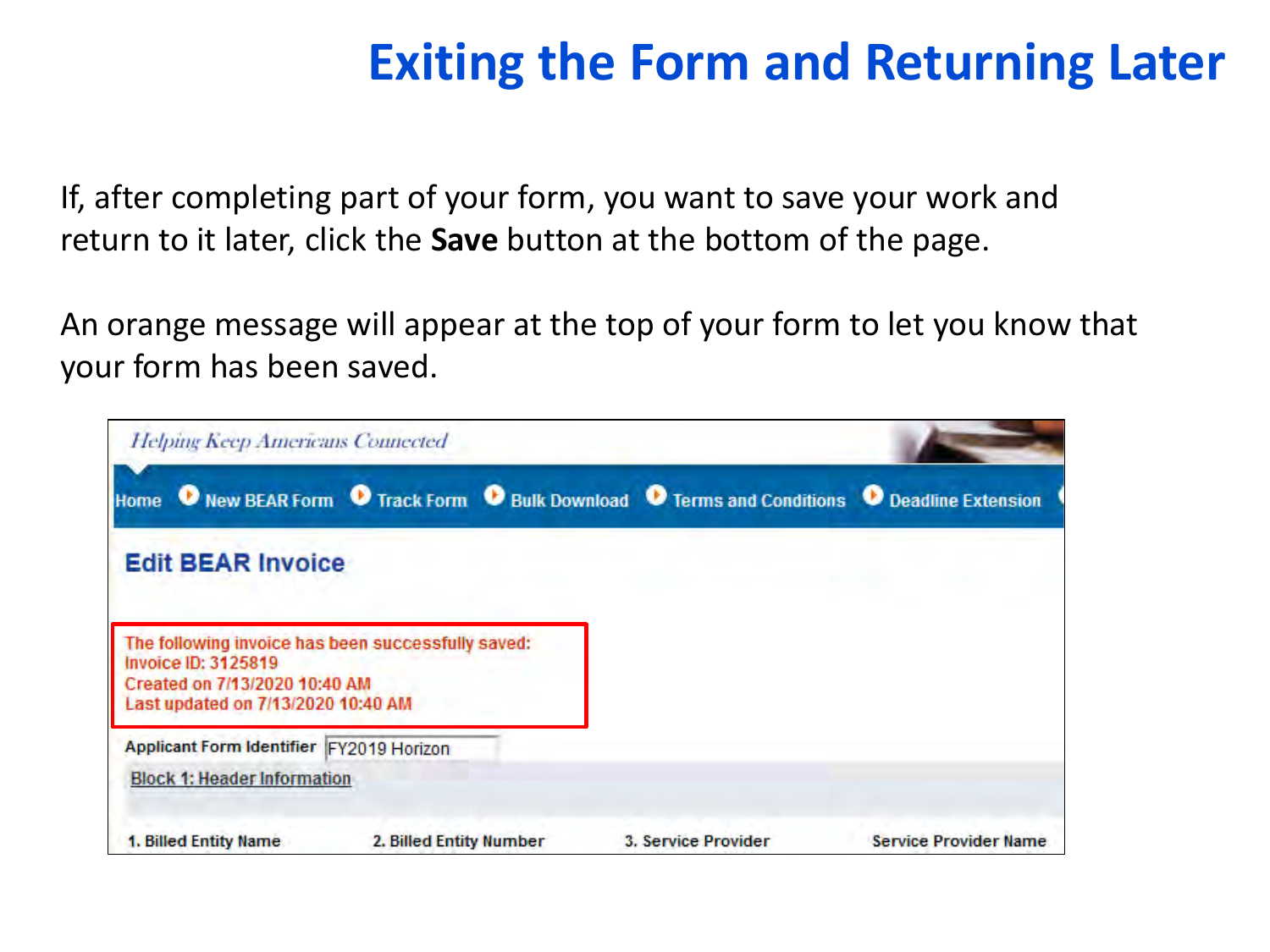### **Red System Prompts**

While you are filling out your form, you may receive system messages in red which provide information about data validation or mandatory fields.

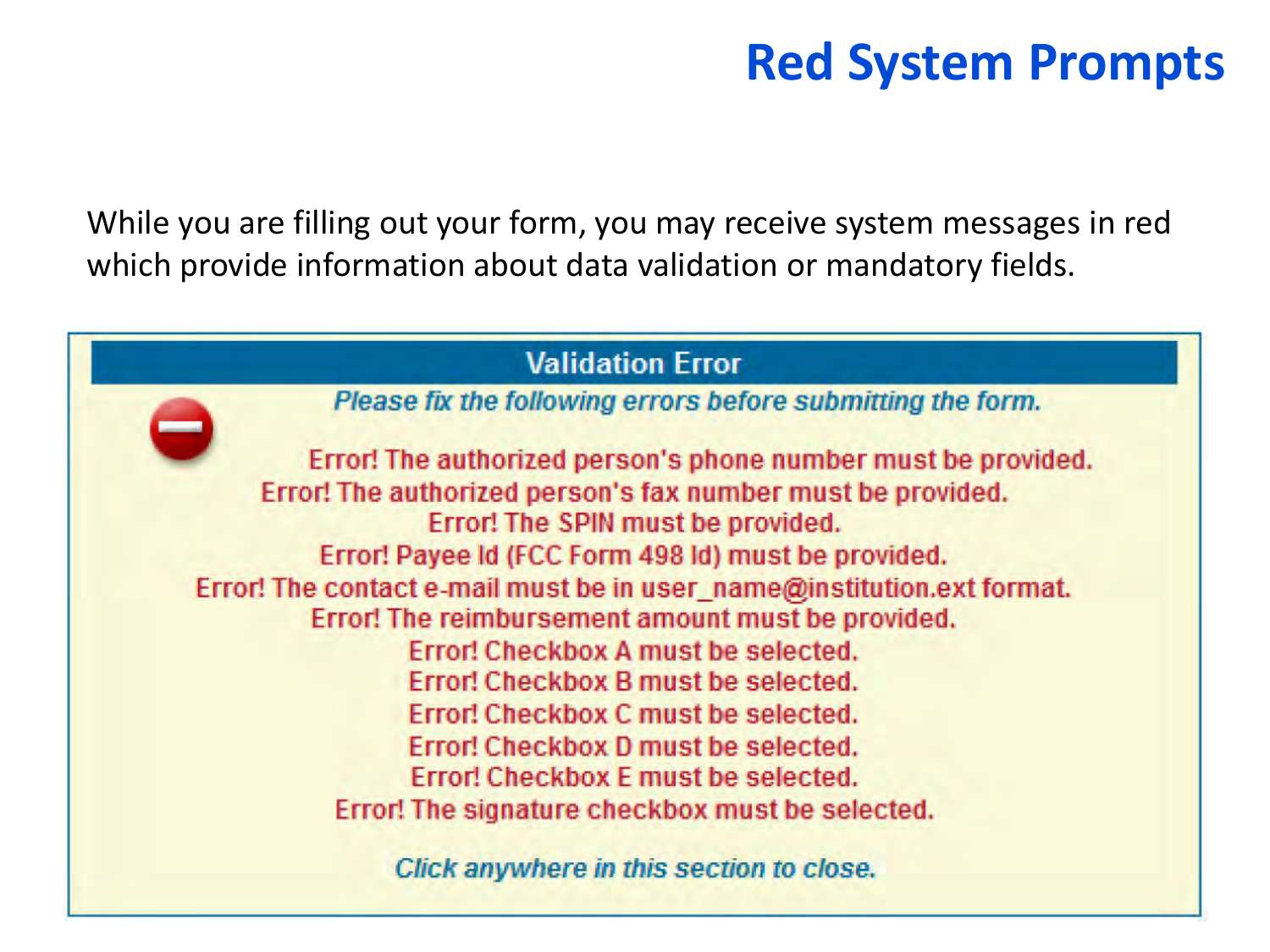### **Printable Page**

Use the **Printable Page** link in the upper right corner to print a copy of your form.



After certifying and submitting your FCC Form 472, print or save a copy of the form for your records.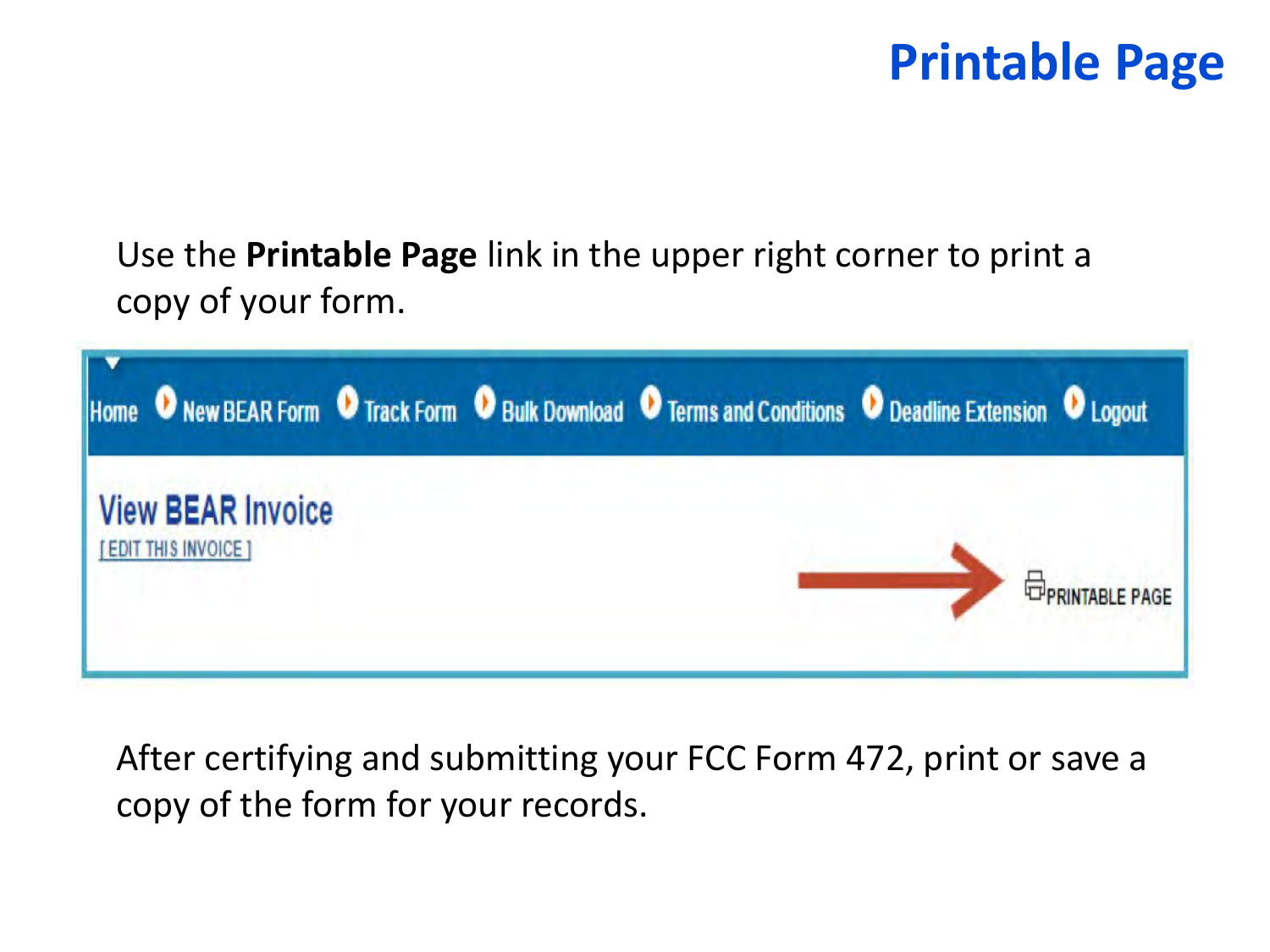### **New BEAR Form**

To begin your form, click **New BEAR Form** in the menu at the top of the page.

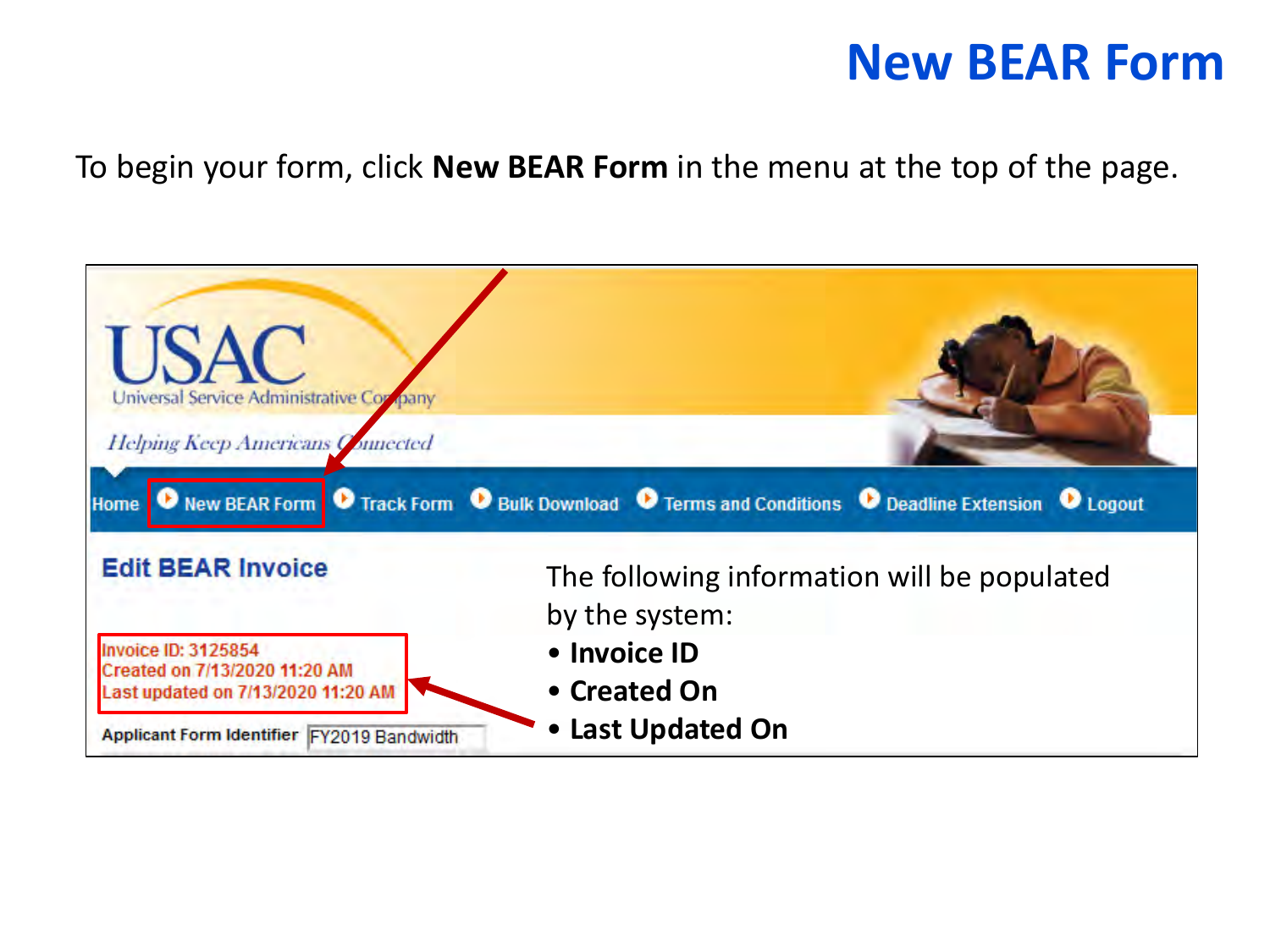#### **FCC Form 472 – Block One**



### **FCC Form 472**

Create an identifier or nickname for your own reference in the **Applicant Form Identifier** field**.** 

Review the information in **Items 1** and **2**.

If the Form 498 has been approved, the ID number will auto-populate

Enter the information requested in **Items 3** through **5**.

**Remember, only one SPIN is permitted per FCC Form 472. Once entered, the SP Name will auto-populate.**

**Item 6** will auto-populate the total reimbursement.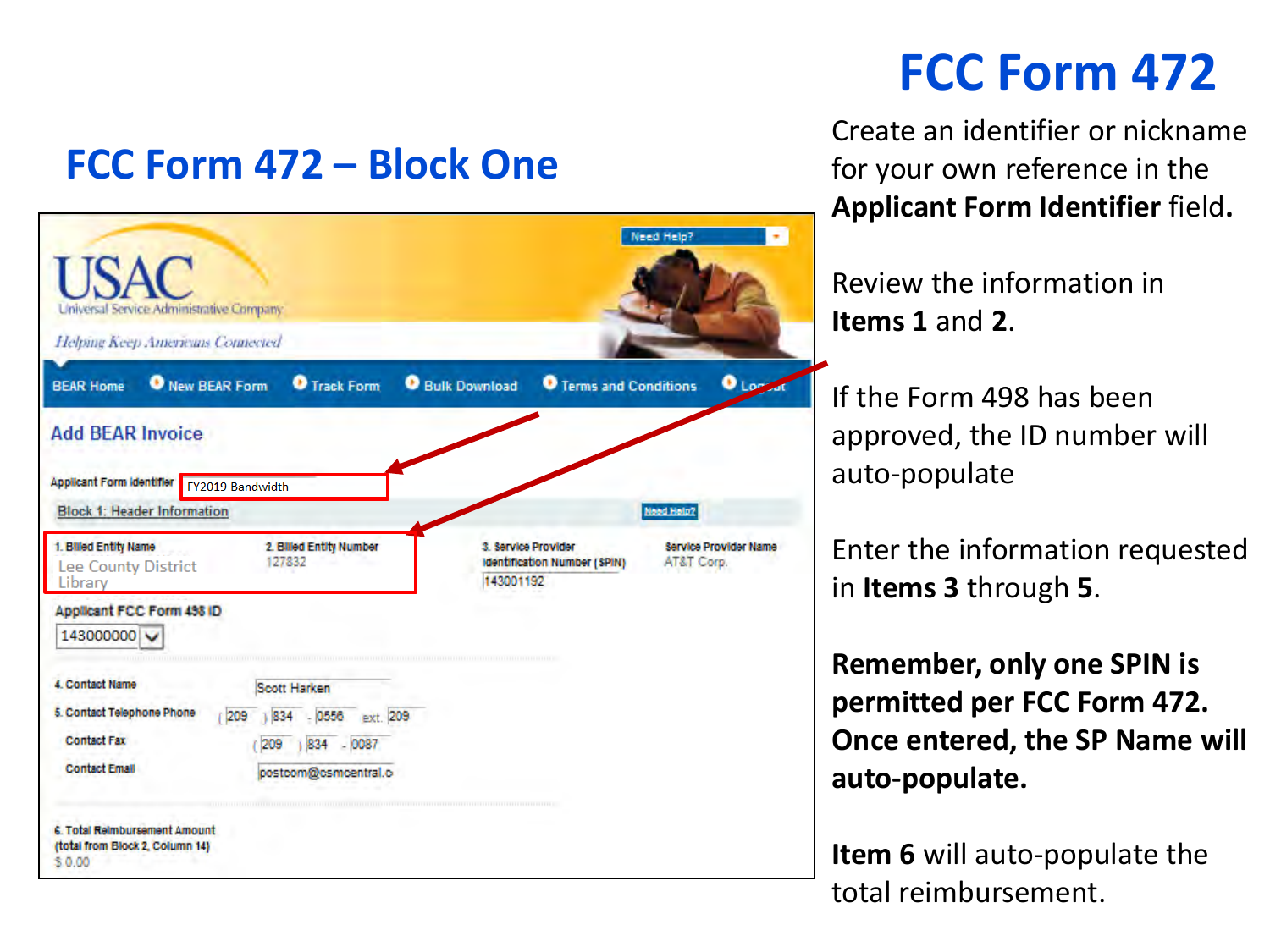#### **FCC Form 472 – Block Two**



- The information requested in the above columns should be completed for each Funding Request Number (FRN) for which you are requesting reimbursement.
- Remember that all FRNs included on this FCC Form 472 must be associated with the same service provider whose SPIN is listed in Item (3) of **Block 1.**
- Begin by entering the Form 471 Application Number and FRN, and press "Tab". **The "Discount Rate" will auto-populate. If it doesn't, verify the application number and FRN to make sure they are correct.**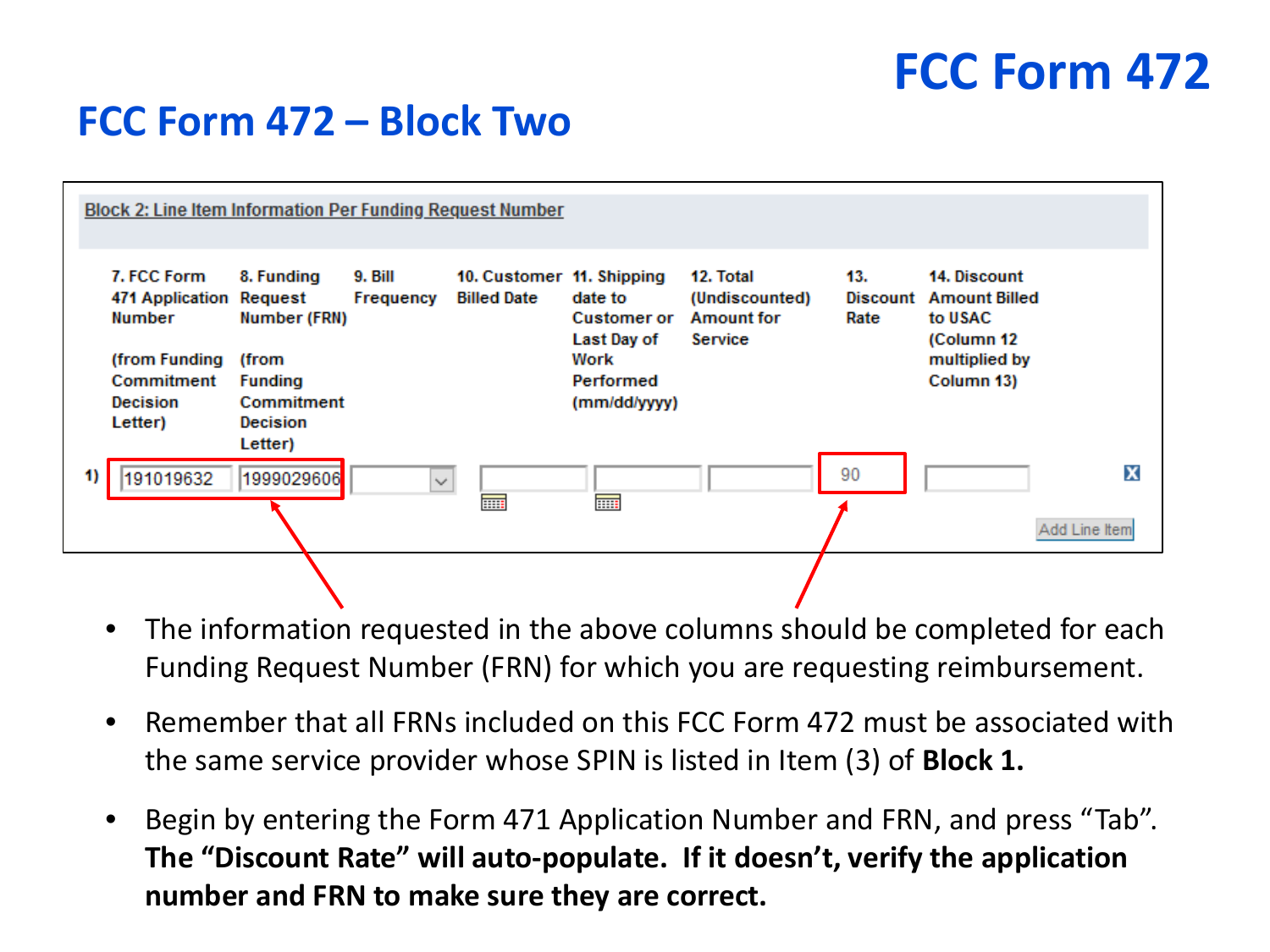#### **FCC Form 472 – Block Two**



- **Column (9) – Bill Frequency.** Choose from the dropdown list indicating the frequency with which you are billed for this FRN.
- Enter date in either Column 10 or 11, **not both**.
- **Column (10) – Customer Billed Date** is for recurring service, and the date should be the first date in the funding year that you are asking for reimbursement, typically July 1<sup>st</sup> of the funding year, using  $\frac{m}{d}$  (mm/dd/yyyy) format.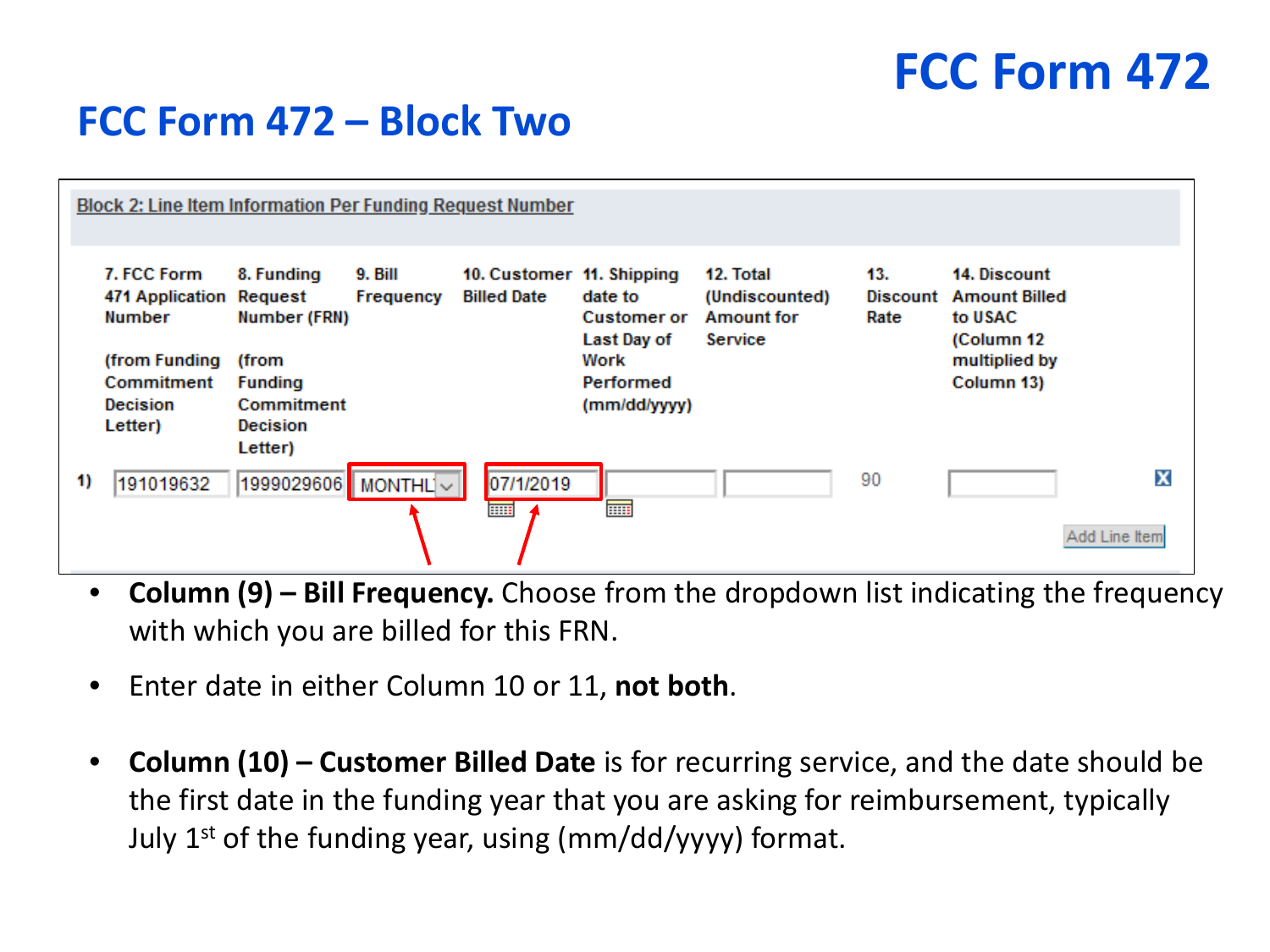#### **FCC Form 472 – Block Two**



- **Column (11) – Shipping Date or Last Day of Work Performed.** Use this column for reimbursement for non-recurring services billed one time only such as Internal Connections.
- **Column (12) – Total (Undiscounted) Amount for Service per FRN.** The total undiscounted amount represents the full cost of the services delivered on this FRN for the period indicated. **Do not use commas or the "\$" symbol.**
- **Column (14) – Amount Billed to USAC.** This column is calculated by multiplying the **Total (Undiscounted) Amount** in Column 12 by the applicant's **Discount Rate** in Column (13). **If you are requesting less than the calculated amount please change the value to the lower value.**

**If there are multiple funding requests from the same Service Provider, click on "Add Line Item", and continue adding each.**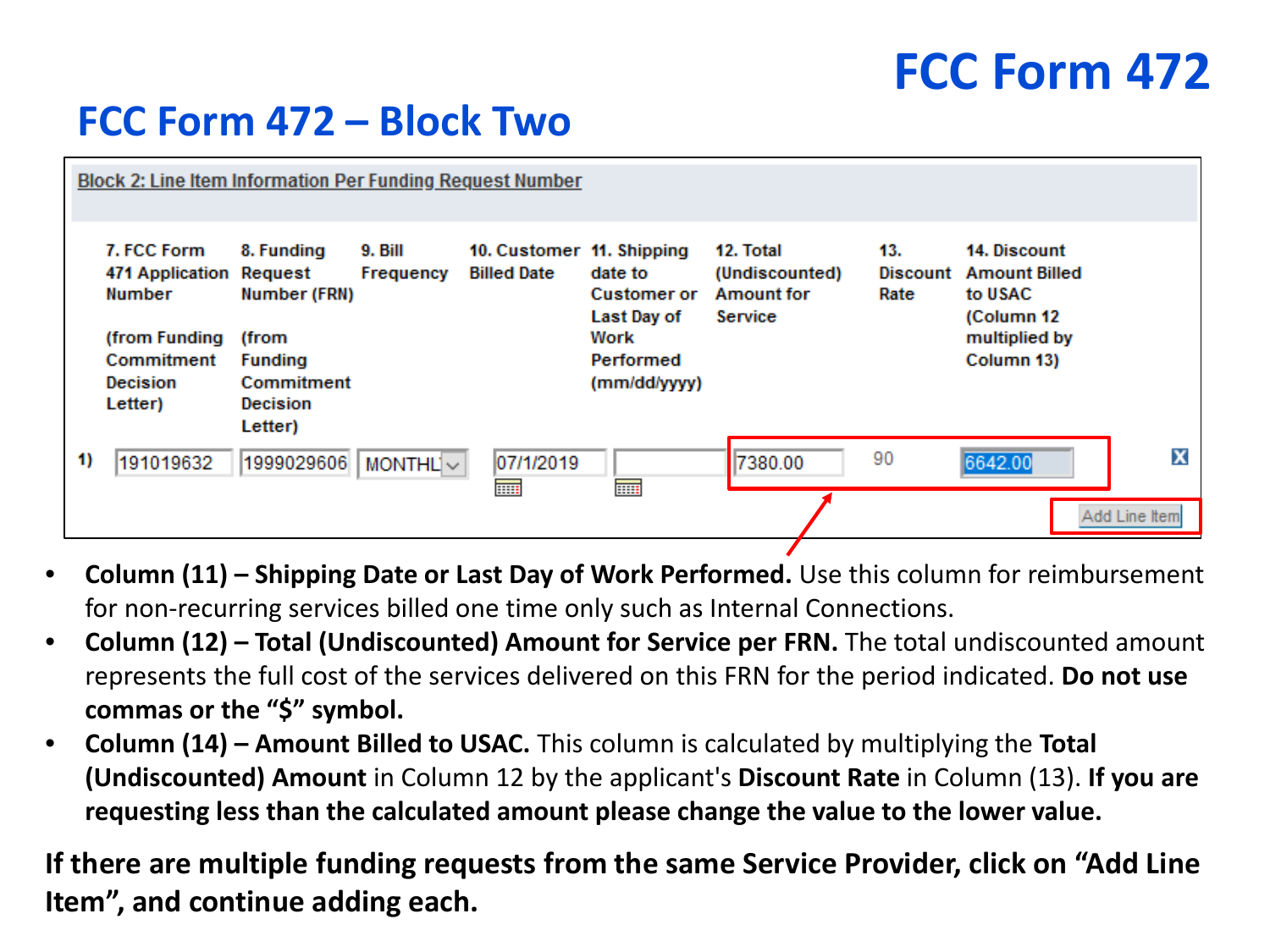#### **FCC Form 472 - Certification**

#### **Block 3: Billed Entity Certification**

┓

 $\Box$ 

Need Help?

I declare under penalty of periury that the foregoing is true and correct and that I am authorized to submit this Billed Entity Applicant Reimbursement Form on behalf of the eligible schools, libraries, or consortia of those entities represented on this Form, and I certify to the best of my knowledge, information and belief, as follows: A. The discount amounts listed in this Billed Entity Applicant Reimbursement Form represent charges for eligible

- services and/or equipment delivered to and used by eligible schools, libraries, or consortia of those entities for educational purposes, on or after the service start date reported on the associated FCC Form 486.
- B. The discount amounts listed in this Billed Entity Applicant Reimbursement Form were already billed by the Service Provider and paid for by the Billed Entity Applicant on behalf of eligible schools, libraries, and consortia of those entities.
- C. The discount amounts listed in this Billed Entity Applicant Reimbursement Form are for eligible services and/or equipment approved by the Fund Administrator pursuant to a Funding Commitment Decision Letter (FCDL).
- D. I acknowledge that I may be audited pursuant to this application and will retain for at least 10 years (or whatever retention period is required by the rules in effect at the time of this certification), after the latter of the last day of the applicable funding year or the service delivery deadline for the funding request any and all records that I rely upon to complete this form.
- E. I certify that, in addition to the foregoing, this Billed Entity Applicant is in compliance with the rules and orders governing the schools and libraries universal service support program, and I acknowledge that failure to be in compliance and remain in compliance with those rules and orders may result in the denial of discount funding and/or cancellation of funding commitments. I acknowledge that failure to comply with the rules and orders governing the schools and libraries universal service support program could result in civil or criminal prosecution by law enforcement authorities.

Check each certification box.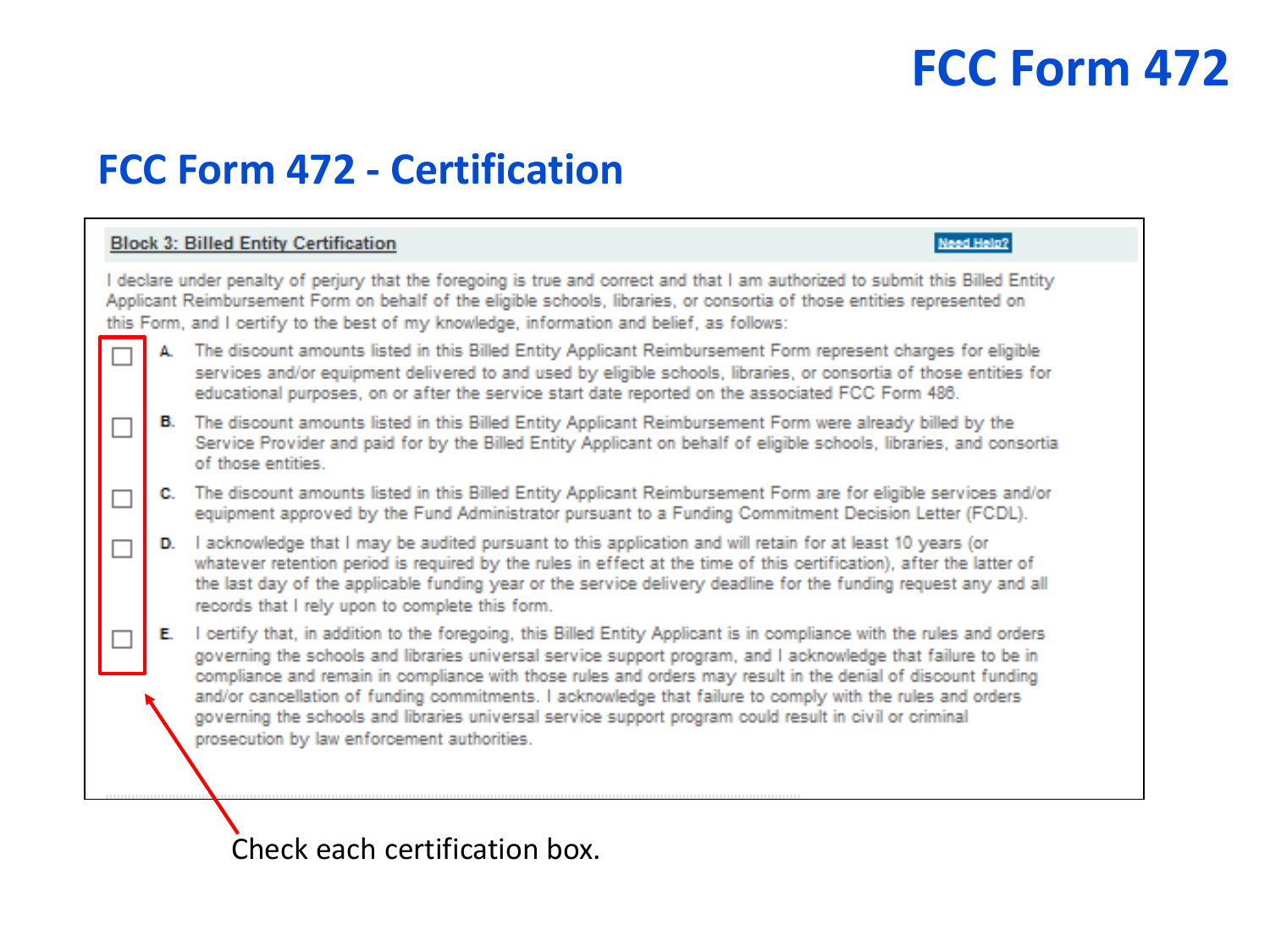#### **FCC Form 472 - Signature**

Check the "Signature" box, enter your contact information, and click on "Certify and Submit"

| munu above.<br>16. Date 7/15/2020<br>17. Name<br>18. Title/Position<br>20. Address 1<br>Address 2<br>City | Jane Smith<br><b>DIRECTOR OF ITS</b><br>2055 CENTRAL AVENU<br>Leesburg | 15. Phone Number<br>15a. Fax Number<br>19b. Email<br>15c. Name of Authorized<br>Person's Employer | To see a copy of the Terms and Conditions to which you previously agreed, please click on the "Terms and Conditions"<br>555 ) 222 - 0000 ext.<br>555 ) 222 - 4444 ext.<br>jane.smith@leelibrary.org<br>Lee County Library |
|-----------------------------------------------------------------------------------------------------------|------------------------------------------------------------------------|---------------------------------------------------------------------------------------------------|---------------------------------------------------------------------------------------------------------------------------------------------------------------------------------------------------------------------------|
| state<br>No Code<br>control number.                                                                       | <b>OH</b><br>45000<br>Certify and Submit                               |                                                                                                   | An agency may not conduct or sponsor, and a person is not required to respond to, a collection of information unless it displays a currently valid OMB                                                                    |

**WARNING:** If you select **Clear**, all data will be reset and no entries will be saved!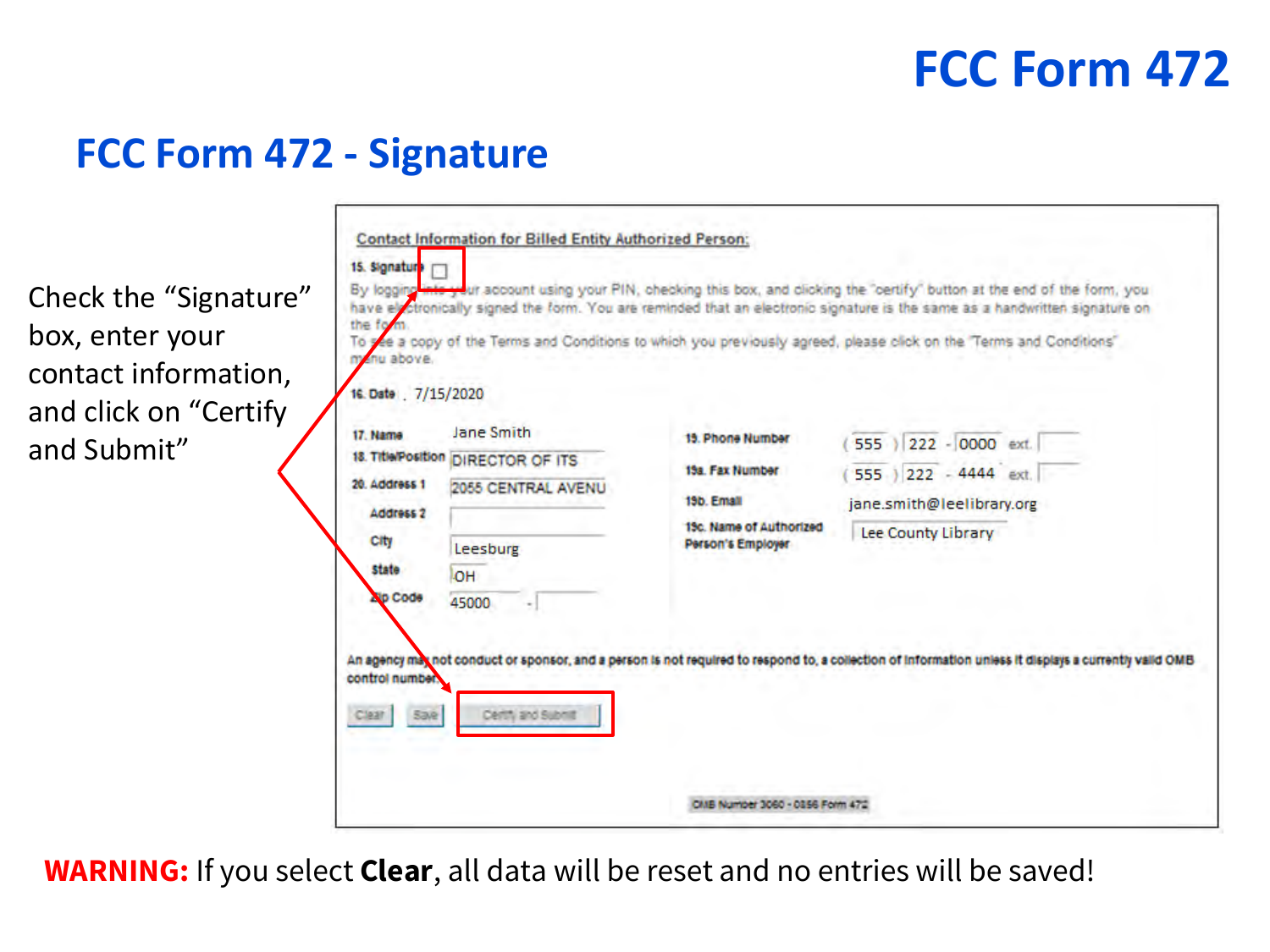### **Track Form**

To view a certified form or to continue an incomplete form, click **Track Form**  in the menu at the top of the page. **Note: newly created forms will not be displayed until the next day.**

| Universal Service Administrative Company<br>Helping Keep Americans Connected                         |  |  |  |
|------------------------------------------------------------------------------------------------------|--|--|--|
| Home Mew BEAR Form O Track Form O Bulk Download O Terms and Conditions O Deadline Extension O Logout |  |  |  |

#### A search tool will open on the next page.

| <b>Created Date Range:</b>           | From: |                                 | To:  |  |
|--------------------------------------|-------|---------------------------------|------|--|
| <b>Dollar Amount:</b>                | Min:  |                                 | Max: |  |
| SPIN:                                |       |                                 |      |  |
| Invoice Id:                          |       |                                 |      |  |
| <b>Applicant Form</b><br>Identifier: |       |                                 |      |  |
| <b>Display Results As:</b>           |       | <b>O</b> BEAR<br>$\bigcirc$ frn |      |  |
| Search                               |       |                                 |      |  |

Use the search filter by entering the information for:

- **Created Date Range**
- **Dollar Amount**
- **SPIN**
- **Invoice ID**
- **Applicant Form Identifier**

Click the **Search** button to receive a list of results.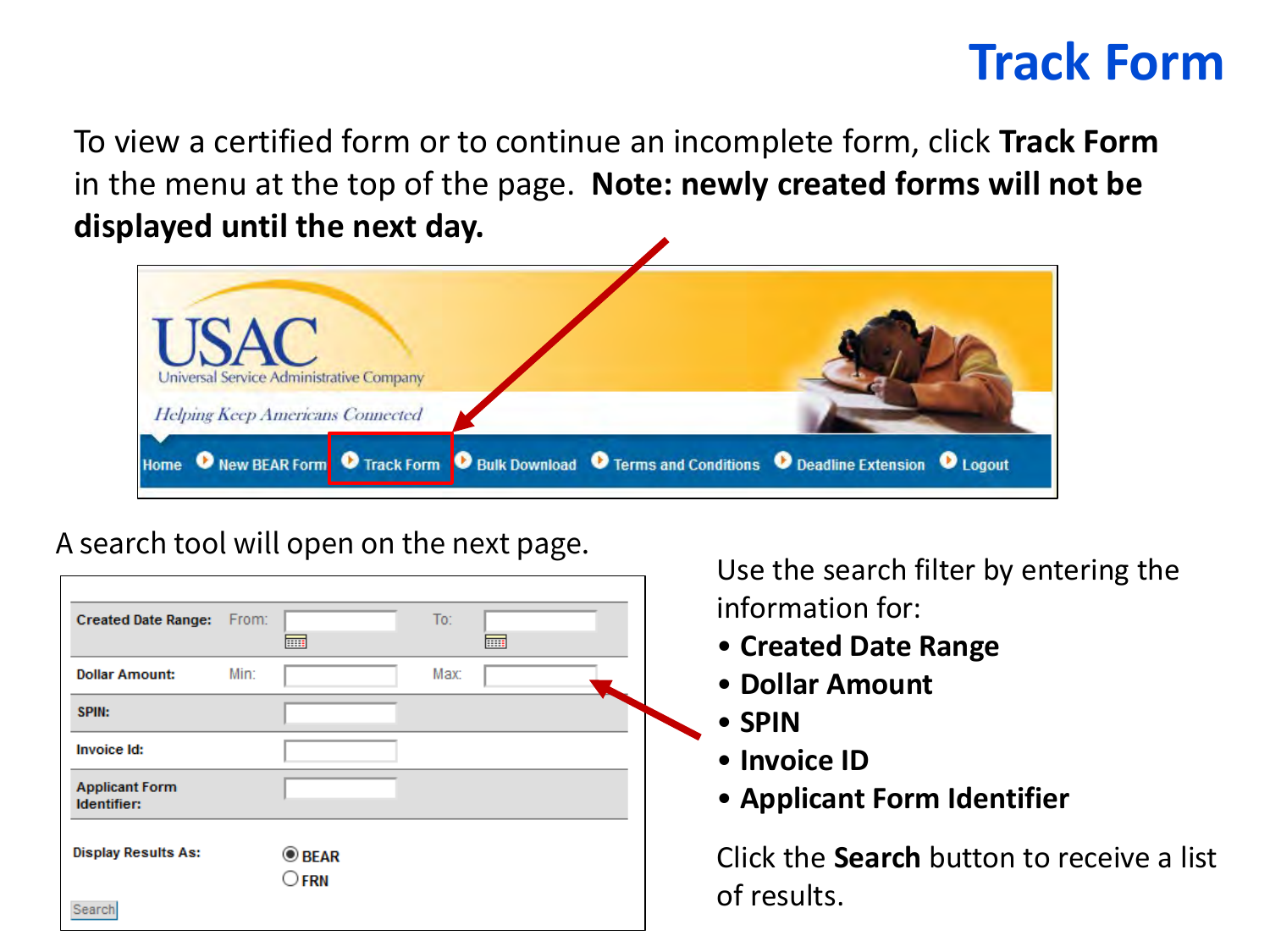### **Track Form**

From the results list, click the hyperlinked **Invoice ID** number to view a specific form OR click the **Edit** link to return to an incomplete form.



**Reminder:** If you click the **Invoice ID** link of an incomplete form, you can view the form, but you will not be able to edit it until you click the **Edit This Invoice** link that will be displayed at the top of the page.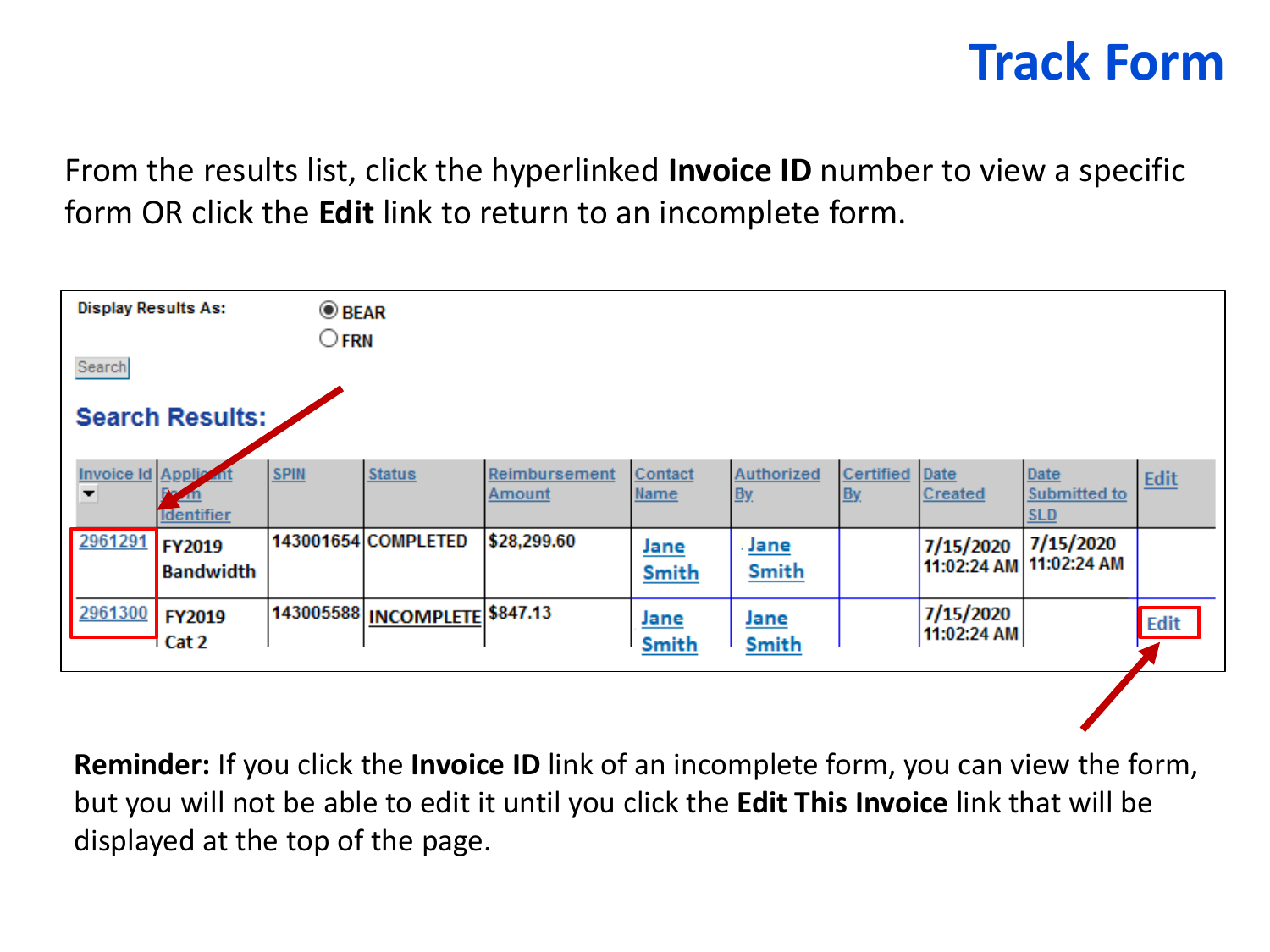### **Invoice Review Issues**

#### **Common Invoicing Issues**

- Services must be delivered, and by service provider approved on FCDL
- Services must be eligible, and billed to party on FCC Form 471
- Services must be listed on application line item (Item 21)
- Services must be delivered within funding year
- Services must be delivered to location on FCC Form 471
- Service provider FCC Form 473 not on file
- Name on bill does not match FCC Form 471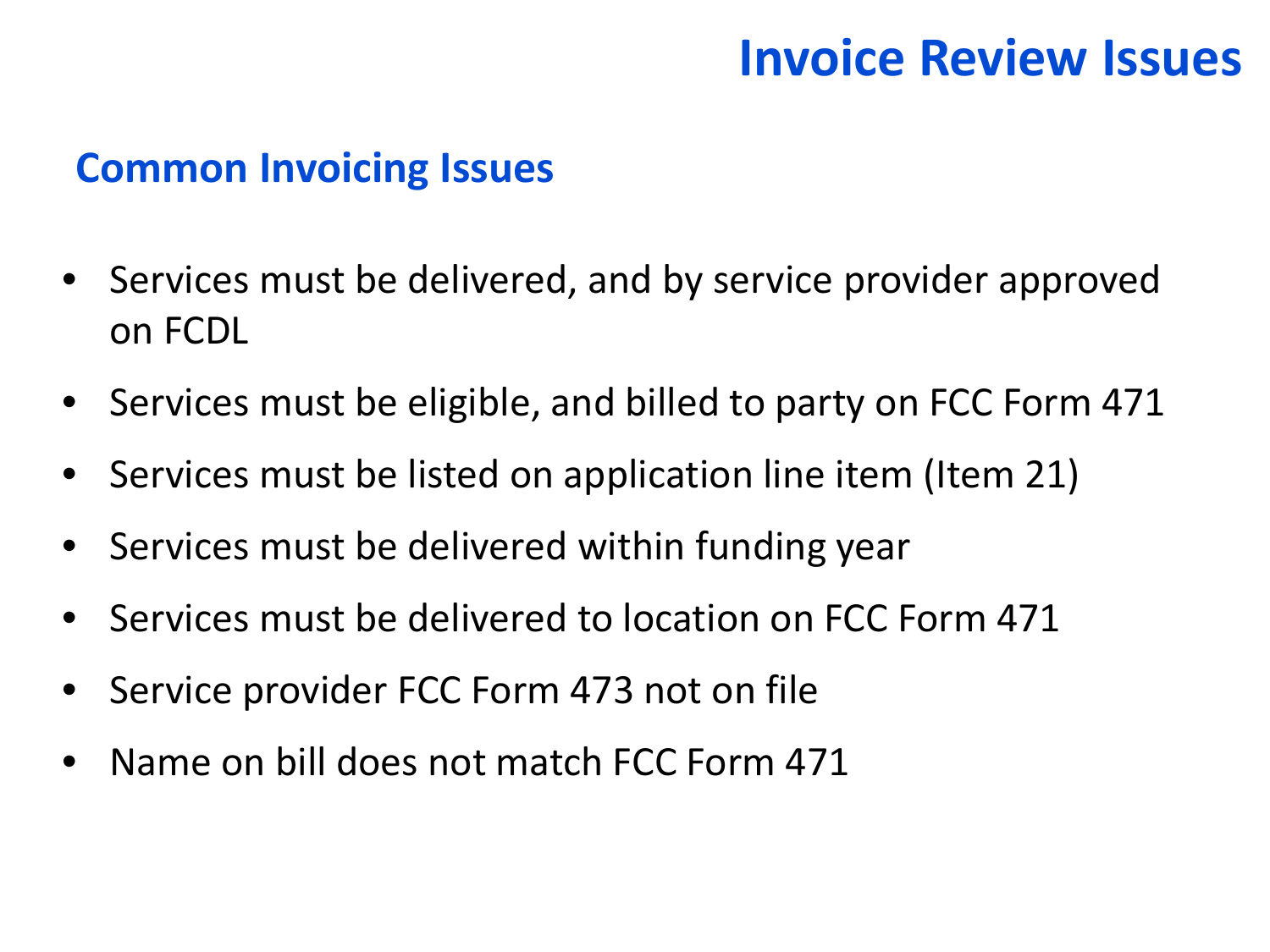